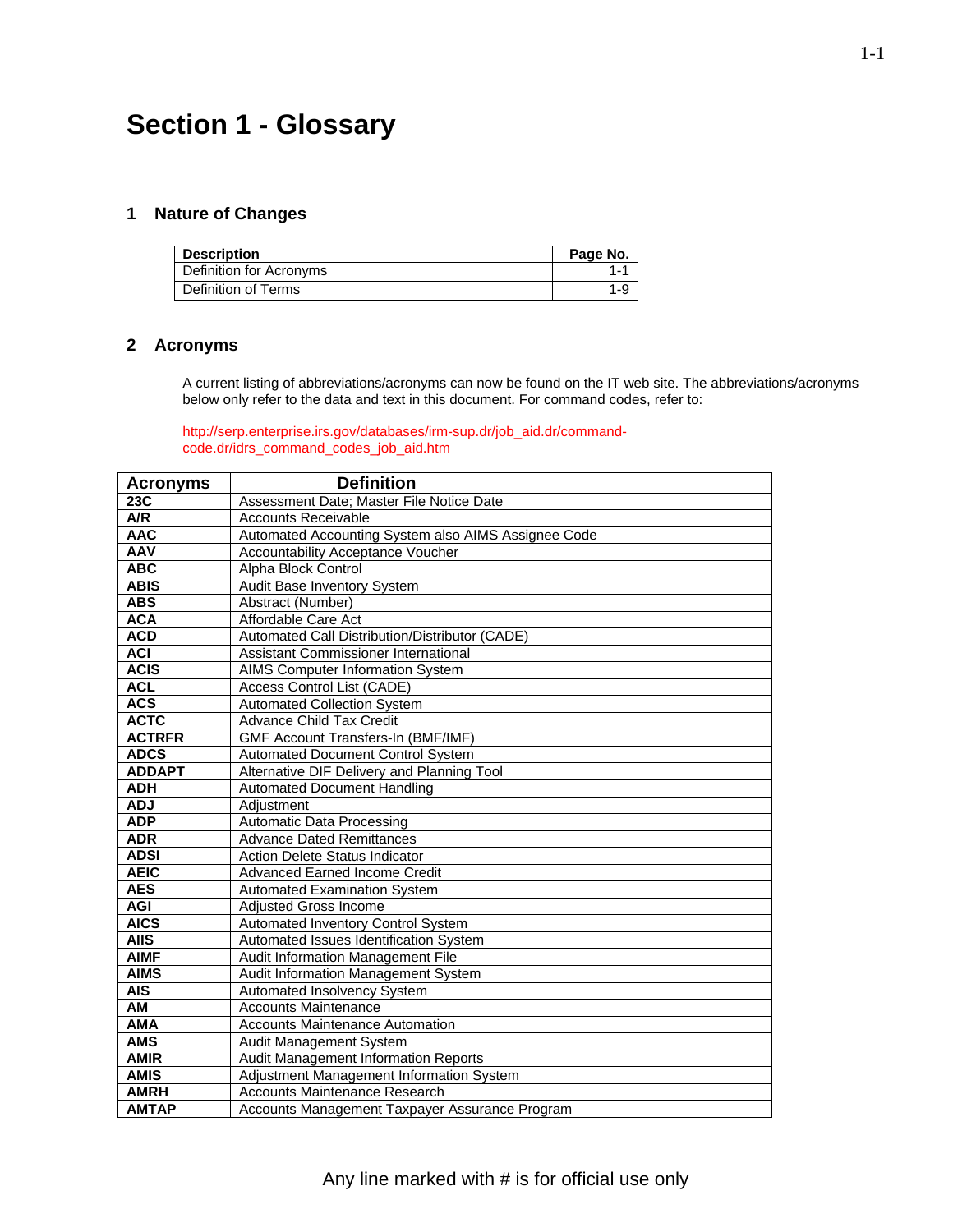| <b>Acronyms</b>        | <b>Definition</b>                                                     |
|------------------------|-----------------------------------------------------------------------|
| <b>ANMF</b>            | <b>Automated Non-Master File</b>                                      |
| ΑO                     | Area Office                                                           |
| <b>AOIC</b>            | Automated Offers in Compromise                                        |
| <b>AP</b>              | <b>Adjustment Pending</b>                                             |
| <b>APL</b>             | Authorized Preparer List                                              |
| <b>ARDI</b>            | Accounts Receivable Dollar Inventory                                  |
| <b>ARL</b>             | <b>Adjustment Record List</b>                                         |
| <b>ASED</b>            | <b>Assessment Statute Expiration Date</b>                             |
| <b>ASFR</b>            | Automated Substitute for Return                                       |
| <b>ATAF</b>            | <b>ACS Taxpayer Account File</b>                                      |
| <b>ATAO</b>            | Application for Tax Assistance Order                                  |
| <b>ATIN</b>            | <b>Adoption Taxpayer Identification Number</b>                        |
| <b>ATS</b>             | Abusive Tax Shelter                                                   |
| <b>ATSDT</b>           | Abusive Tax Shelter Detection Team                                    |
| <b>AUR</b>             | Automated Underreporter Project                                       |
| <b>AUS</b>             | Automated Underreporter System                                        |
| <b>AWMS</b>            | Automated Workload Management System                                  |
| B&F                    | <b>Business &amp; Farm</b>                                            |
| <b>BBTS</b>            | <b>Batch Block Tracking System</b>                                    |
| <b>BCC</b>             | <b>Business Operating Division Client Code</b>                        |
| <b>BCS</b>             | <b>Block Count Sheet</b>                                              |
| <b>BEITC</b>           | <b>Business Energy Investment Tax Credit</b>                          |
| <b>BFS</b>             | Bureau of the Fiscal Service (formerly FMS)                           |
| <b>BHR</b>             | <b>Block Header Record</b>                                            |
| <b>BLLC</b>            | <b>Bankruptcy Litigation Location Code</b>                            |
| <b>BMF</b>             | <b>Business Master File</b>                                           |
| <b>BOB</b>             | <b>Block Out of Balance</b>                                           |
| <b>BOD</b>             | <b>Business Operating Division</b>                                    |
| <b>BPI</b>             | TOP Offset Bypass Indicator                                           |
| <b>BPL</b>             | <b>Block Proof List</b>                                               |
| <b>BPR</b>             | <b>Block Proof Record</b>                                             |
| <b>BPRL</b>            | <b>Block Proof Record Listing</b>                                     |
| <b>BRTF</b>            | <b>Business Return Transaction File (CADE)</b>                        |
| <b>BRTFOL</b>          | <b>Business Return Transaction File On-Line</b>                       |
| <b>BRTVU</b>           | <b>Business Return Transaction Files On-Line</b>                      |
| <b>BS</b>              | <b>Blocking Series</b>                                                |
| <b>BTIF</b>            | <b>Business Taxpayer Information File</b>                             |
| <b>BWH</b>             | <b>Backup Withholding</b>                                             |
| <b>CADE</b>            | <b>Customer Account Data Engine</b>                                   |
| <b>CAF</b>             | <b>Centralized Authorization File</b>                                 |
| <b>CAP</b>             | <b>CAWR Automated Program Tier II System</b>                          |
| <b>CAPR</b>            | <b>Computer Assisted Pipeline Review</b>                              |
| <b>CAPS</b>            | <b>Corporate Accounts Processing System</b>                           |
| <b>CAR</b>             | <b>Collection Activity Reports</b>                                    |
| <b>CATS</b>            | <b>Computer Assisted Training System</b>                              |
| <b>CAWR</b>            | <b>Combined Annual Wage Reporting</b>                                 |
| <b>CBAF</b>            | <b>Commercial Bank Address File</b>                                   |
| <b>CBRS</b>            | <b>Currency and Banking Retrieval System</b>                          |
| CC                     | <b>Closing Code</b>                                                   |
| $\overline{\text{cc}}$ | <b>Command Code</b>                                                   |
| <b>CCA</b>             | <b>Case Control Activity</b>                                          |
| <b>CCA</b>             | Case Control Assignment                                               |
| CCC                    | <b>Computer Condition Code</b>                                        |
| cc <sub>u</sub>        | Cycle Control Unit                                                    |
| CD                     | <b>Certificate of Deposit</b>                                         |
| <b>CDR</b>             | Control Data Recap                                                    |
| <b>CEMIS</b>           | Coordinated Examination Management Information System for Large Cases |
| <b>CERS</b>            | Collection/Exam Referral System                                       |
| <b>CES</b>             | Correspondence Expert System                                          |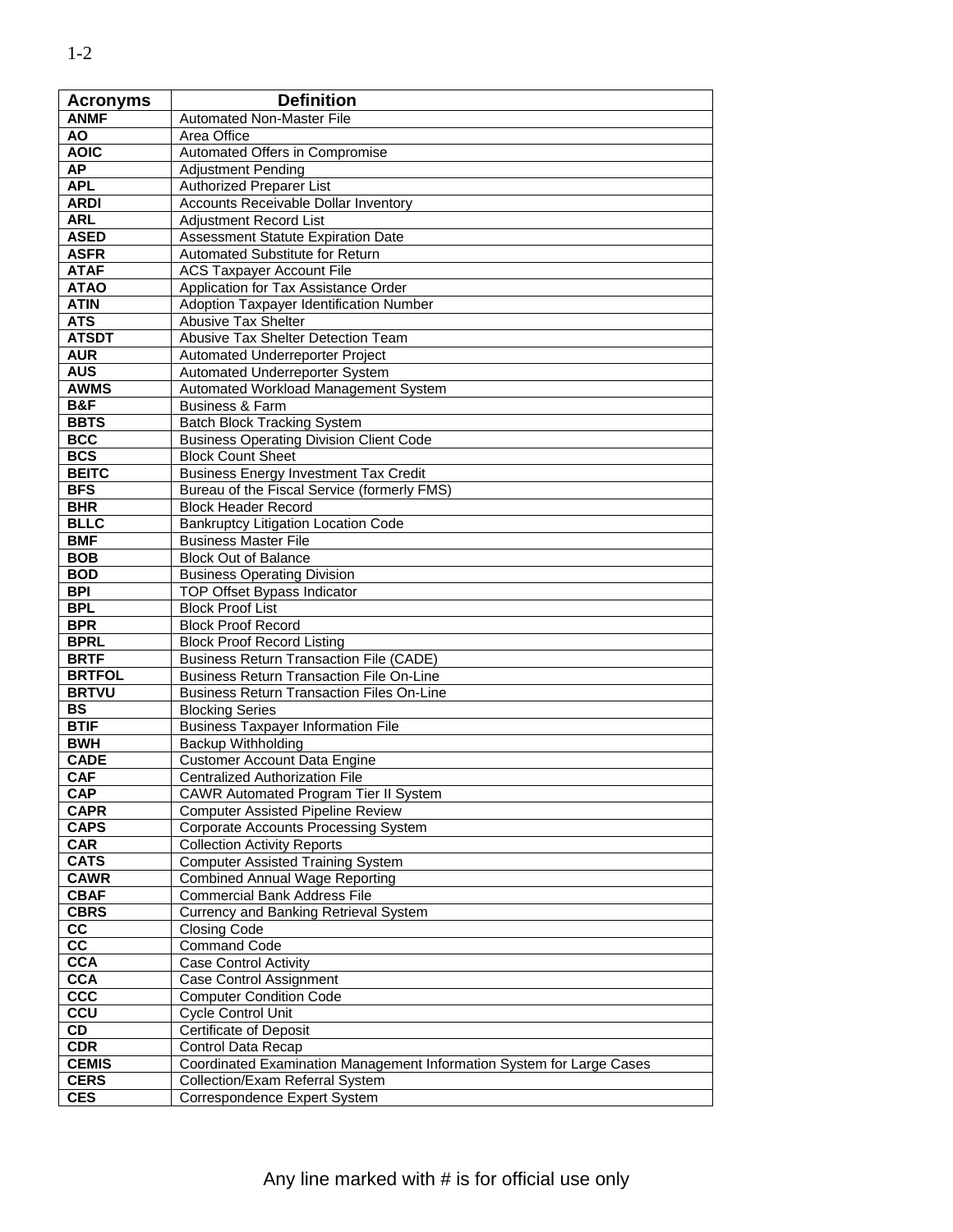| <b>Acronyms</b>                       | <b>Definition</b>                                                           |
|---------------------------------------|-----------------------------------------------------------------------------|
| <b>CFOL</b>                           | Corporate Files on Line                                                     |
| <b>CIS</b>                            | Correspondence Imaging System                                               |
| CLC                                   | <b>Collection Location Code</b>                                             |
| <b>CNC</b>                            | <b>Currently Not Collectable</b>                                            |
| <b>COA</b>                            | Change of Address                                                           |
| <b>COAD</b>                           | <b>Coin Operated Amusement Device</b>                                       |
| <b>COBRA</b>                          | <b>Consolidated Omnibus Reconciliation Act</b>                              |
| <b>COMPS</b>                          | <b>Composite Mail Processing System</b>                                     |
| <b>CP</b>                             | Computer Paragraph                                                          |
| CP2000                                | Computer Paragraph 2000 or "Notice of Proposed Adjustment for Underpayment/ |
|                                       | Overpayment CP 2000"                                                        |
| <b>CPL</b>                            | <b>Cycle Proof Listing</b>                                                  |
| <b>CPU</b>                            | <b>Central Processing Unit</b>                                              |
| <b>CRIS</b>                           | <b>Compliance Research Information System</b>                               |
| <b>CRL</b>                            | <b>Control Record Listing</b>                                               |
| <b>CRS</b>                            | <b>Communication Replacement System</b>                                     |
| <b>CSC</b>                            | Cincinnati Campus                                                           |
| <b>CSED</b>                           | <b>Collection Statute Expiration Date</b>                                   |
| <b>CSP</b>                            | <b>Centralized Scheduling Program</b>                                       |
| <b>CSR</b><br>$\overline{\text{CSS}}$ | <b>Customer Service Representative</b>                                      |
|                                       | <b>Clerical Screening Subsystem</b>                                         |
| <b>CUM</b><br>CUP                     | Cumulative<br><b>Corrected Unpostable</b>                                   |
| <b>CVPN</b>                           | <b>Civil Penalty</b>                                                        |
| <b>CWA</b>                            | <b>Central Withholding Agreement</b>                                        |
| $\overline{\mathsf{C}\mathsf{Y}}$     | Calendar Year                                                               |
| <b>CYC</b>                            | Cycle                                                                       |
| $\overline{\text{CZ}}$                | Combat Zone                                                                 |
| <b>DAIP</b>                           | Delinquent Account Inventory Profile                                        |
| <b>DAR</b>                            | Delinquent Accounts and Returns                                             |
| <b>DATC</b>                           | Deferred Adverse Tax Consequence                                            |
| <b>DBA</b>                            | Data Base Administrator                                                     |
| <b>DBPS</b>                           | Daily Block Proof Summary                                                   |
| $\overline{DC}$                       | <b>Dishonored Check</b>                                                     |
| $\overline{DC}$                       | Document Code                                                               |
| $\overline{DC}$                       | <b>Disposal Code</b>                                                        |
| <b>DCC</b>                            | <b>Detroit Computing Center</b>                                             |
| <b>DCF</b>                            | <b>Dishonored Check File</b>                                                |
| <b>DCN</b>                            | Document Control Number                                                     |
| <b>DCPS</b>                           | Data Communication Processing System                                        |
| <b>DDB</b>                            | Dependent Database                                                          |
| DI                                    | Desktop Integration                                                         |
| <b>DIAL</b>                           | Delinquent Investigation/Account Listing                                    |
| <b>DIF</b>                            | <b>Discriminant Index Function</b>                                          |
| <b>DIN</b>                            | Document Identification Number                                              |
| <b>DIRF</b>                           | Delinquency Investigation Research File                                     |
| $\overline{DIS}$                      | <b>Distribution Input System</b>                                            |
| <b>DLN</b>                            | Document Locator Number                                                     |
| <b>DM-1</b>                           | Data Master 1 (SSA Tape)<br>Debtor Master File                              |
| <b>DMF</b><br><b>DMFOL</b>            | Debtor Master File On Line                                                  |
| <b>DMS</b>                            | Database Management System                                                  |
| DO                                    | <b>District Office</b>                                                      |
| <b>DOAO</b>                           | District and Area Office Location                                           |
| <b>DOC</b>                            | Document                                                                    |
| <b>DOD</b>                            | Date of Death                                                               |
| $\overline{DP}$                       | Data Processing                                                             |
| <b>DPC</b>                            | <b>Designated Payment Code</b>                                              |
| <b>DPR</b>                            | Daily Production Report                                                     |
|                                       |                                                                             |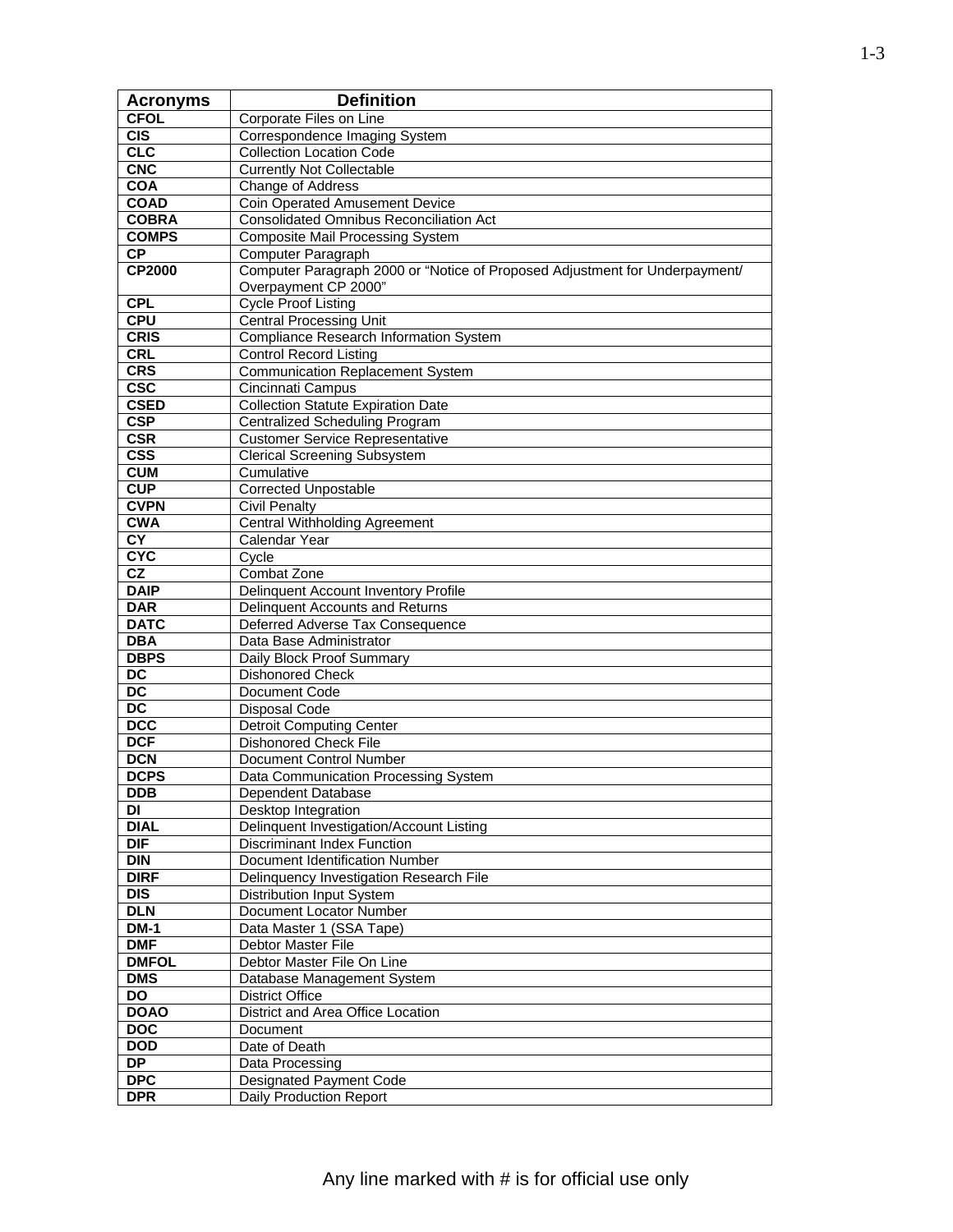| <b>Acronyms</b>            | <b>Definition</b>                                 |
|----------------------------|---------------------------------------------------|
| <b>DRU</b>                 | Document Retention Unit                           |
| <b>DTR</b>                 | Daily Transaction Register                        |
| $D\overline{V}$            | Data Validation - (SCRIPS) area                   |
| <b>DY</b>                  | Last Year Delinquent Return Secured               |
| <b>EAC</b>                 | <b>ERS Action Codes</b>                           |
| <b>EACS</b>                | EP/EO Application Control System (IDRS)           |
| <b>EAM</b>                 | <b>Electronic Accounting Machine</b>              |
| <b>EAN</b>                 | <b>Entity Account Number</b>                      |
| <b>EAX</b>                 | System ID or Run Number for EACS                  |
| EC                         | <b>Employment Code</b>                            |
| <b>ED</b>                  | <b>Establishment Date</b>                         |
| <b>EDP</b>                 | <b>Electronic Data Processing</b>                 |
| <b>EDS</b>                 | <b>EP/EO Determination System</b>                 |
| <b>EEIF</b>                | <b>Enhanced Entity Index File</b>                 |
| <b>EFAST</b>               | <b>ERISA Filing Acceptance System</b>             |
| <b>EFDS</b>                | <b>Electronic Fraud Detection System</b>          |
| <b>EFT</b>                 | <b>Electronic Funds Transfer</b>                  |
| <b>EFTPS</b>               | Electronic Federal Tax Payment System             |
| <b>EIC</b>                 | <b>Earned Income Credit</b>                       |
| <b>EIF</b>                 | <b>Entity Index File</b>                          |
| <b>EIN</b>                 | <b>Employer Identification Number</b>             |
| <b>EKIF</b>                | EIN Key Index File                                |
| <b>ELF</b>                 | <b>Electronic Filing System</b>                   |
|                            |                                                   |
| <b>EMFOL</b><br><b>ENC</b> | Employee Plans Master File On Line                |
| <b>EO</b>                  | <b>Extension Notice Code</b>                      |
| <b>EOD</b>                 | <b>Exempt Organization</b>                        |
| <b>EOM</b>                 | End-of-Day<br>End of Month                        |
| <b>EOMF</b>                | <b>Exempt Organizations Master File</b>           |
| <b>EOps</b>                | <b>Enterprise Operations</b>                      |
| <b>EOS</b>                 | End-of-Shift                                      |
| <b>EP</b>                  | <b>Employee Plans</b>                             |
| <b>EPC</b>                 | <b>Exemption Processing Code</b>                  |
| <b>EPMF</b>                | Employee Plans Master File                        |
| <b>ERA</b>                 | <b>EIN Research and Assignment</b>                |
| <b>ERAS</b>                | EIN Research and Assignment System (IDRS)         |
| <b>ERCS</b>                | <b>Examination Returns Control System</b>         |
| <b>ERDF</b>                | <b>Edited Research Data File</b>                  |
| <b>ERDS</b>                | Edited Research Display File (ACTRA only)         |
| <b>ERF</b>                 | <b>Employer Return File</b>                       |
| <b>ERIS</b>                | <b>Employment Retirement Income Security</b>      |
| <b>ERIS</b>                | Enforcement Revenue Information System            |
| <b>ERS</b>                 | <b>Error Resolution System</b>                    |
| ES                         | <b>Estimated Tax</b>                              |
| <b>ESOP</b>                | Employee Stock Ownership Plan                     |
| <b>ETAP</b>                | <b>Employment Tax Adjustment Program</b>          |
| <b>ETE</b>                 | <b>Employment Tax Examination</b>                 |
| <b>FAISR</b>               | Files Archival Image Storage and Retrieval System |
| <b>FARC</b>                | <b>Federal Archives Record Center</b>             |
| FC                         | <b>Field Collection</b>                           |
| FE.                        | <b>Field Examination</b>                          |
| <b>FHWA</b>                | Federal Highway Administration                    |
| <b>FICA</b>                | Federal Insurance Contribution Act                |
| <b>FIN</b>                 | <b>Fiduciary Identification Number</b>            |
| <b>FINDE/FINDS</b>         | <b>Command Codes</b>                              |
| <b>FIRPTA</b>              | Foreign Investment Real Property Tax Act          |
| <b>FLC</b>                 | <b>File Location Code</b>                         |
| <b>FM</b>                  | <b>Fiscal Month</b>                               |
| <b>FOD</b>                 | <b>Foreign Operations District</b>                |
|                            |                                                   |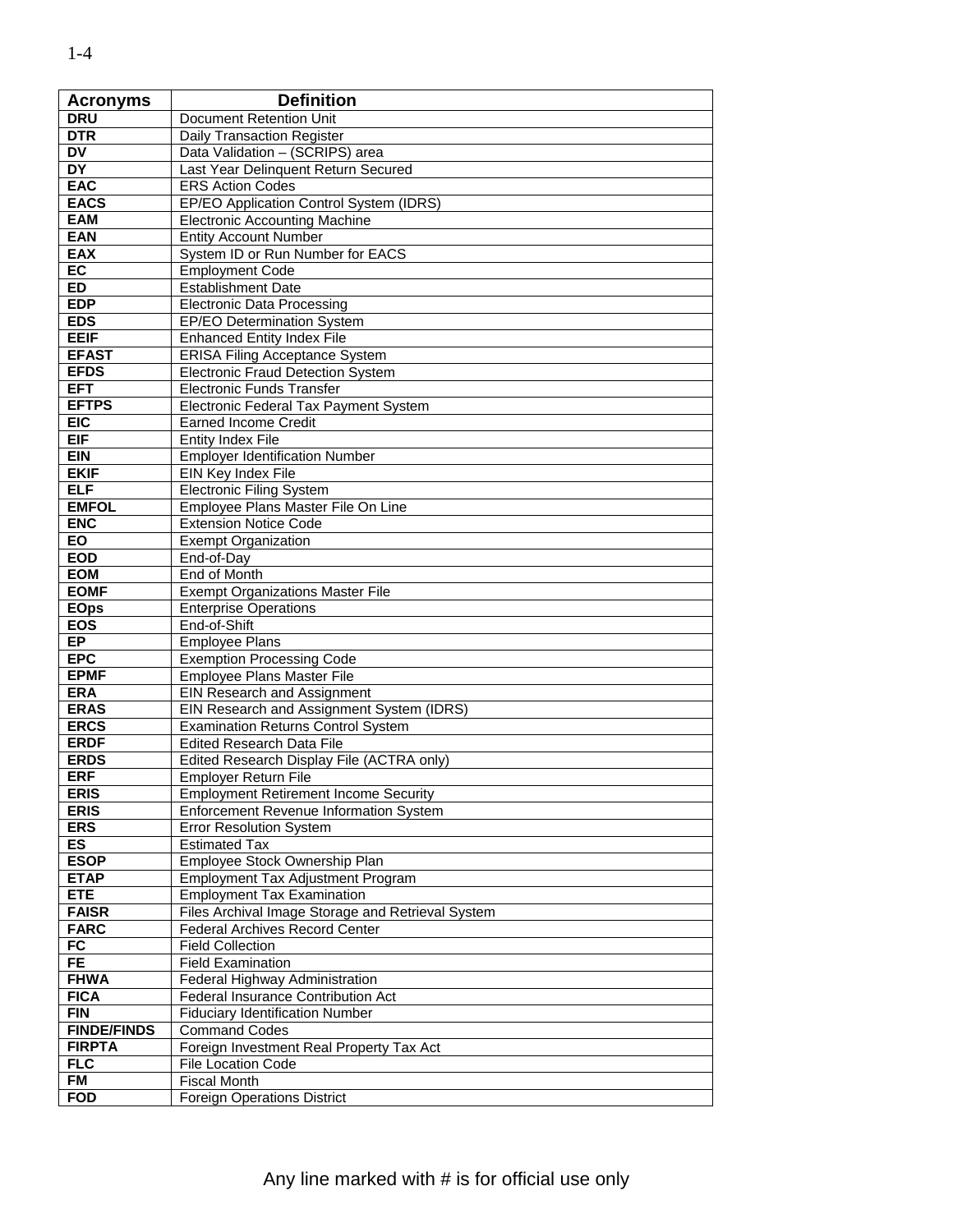| <b>Acronyms</b>               | <b>Definition</b>                                   |
|-------------------------------|-----------------------------------------------------|
| <b>FOF</b>                    | Fact of Filing                                      |
| <b>FOI</b>                    | Freedom of Information                              |
| <b>FP</b>                     | <b>Full Paid</b>                                    |
| <b>FPAA</b>                   | Final Partnership Administrative Adjustment         |
| <b>FPLP</b>                   | Federal Payment Levy Program                        |
| <b>FRB</b>                    | <b>Federal Reserve Bank</b>                         |
| FR(C)                         | <b>Filing Requirement (Code)</b>                    |
| <b>FRC</b>                    | <b>Federal Records Center</b>                       |
| <b>FSAA</b>                   | Final S-Corporation Administrative Adjustment       |
| <b>FSC</b>                    | Filing Status (Code) (Form 1040 Series)             |
| <b>FSP</b>                    | <b>Functional Specification Package</b>             |
| <b>FTD</b>                    | <b>Federal Tax Deposit</b>                          |
| <b>FTF</b>                    | Failure to File                                     |
| <b>FTL</b>                    | Federal Tax Lien                                    |
| FTP                           | Failure to Pay                                      |
| <b>FTS 2000</b>               | Federal Telecommunications System 2000              |
| <b>FUTA</b>                   | Federal Unemployment Tax Act                        |
| $\overline{FY}$               | <b>Fiscal Year</b>                                  |
| <b>FYE</b>                    | <b>Fiscal Year Ending</b>                           |
| <b>FYM</b>                    | <b>Fiscal Year Month</b>                            |
| <b>FRB</b>                    | <b>Federal Reserve Bank</b>                         |
| <b>FRC</b>                    | <b>Federal Records Center</b>                       |
| <b>FSAA</b>                   | Final S-Corporation Administrative Adjustment       |
| <b>FSC</b>                    | Filing Status (Code) (Form 1040 Series)             |
| <b>FSP</b>                    | <b>Functional Specification Package</b>             |
| <b>GAME</b>                   | State Lottery and Gambling Casino Winners           |
| <b>GEN</b>                    | <b>Group Exemption Number</b>                       |
| <b>GERL</b>                   | Good/Error/Reject Block Proof Record List           |
| <b>GLF</b>                    | General Ledger File                                 |
| <b>GMF</b>                    | <b>Generalized Mainline Framework</b>               |
| <b>GOALS</b>                  | Government On-Line Accounting Link System           |
| <b>GPP</b>                    | General Purpose Program                             |
| <b>GUF</b>                    | Generalized Unpostable Framework                    |
| H <sub>C</sub><br><b>HSTG</b> | <b>Hold Code</b>                                    |
| <b>HTF</b>                    | Hostage<br><b>Highway Trust Fund</b>                |
| <b>HUR</b>                    | High Underreporter                                  |
| <b>ICP</b>                    | <b>Integrated Case Processing</b>                   |
| <b>ICS</b>                    | <b>Inventory Control System</b>                     |
| $\overline{\text{ICS}}$       | <b>Integrated Collection System</b>                 |
| ID                            | Identification                                      |
| <b>IDRS</b>                   | <b>Integrated Data Retrieval System</b>             |
| <b>IDS</b>                    | <b>Inventory Delivery System</b>                    |
| IE.                           | <b>Itemized Deductions</b>                          |
| IGP                           | <b>Information Gathering Project</b>                |
| <b>IMF</b>                    | <b>Individual Master File</b>                       |
| <b>IMPIS</b>                  | Integrated Management Planning Information System   |
| <b>IMS</b>                    | <b>Integrated Management System</b>                 |
| IP                            | <b>Interactive Applications</b>                     |
| <b>IPR</b>                    | Individual Performance Report                       |
| <b>IRA</b>                    | <b>Individual Retirement Account</b>                |
| <b>IRAF</b>                   | Individual Retirement Account File - No longer used |
| $\overline{\text{IRC}}$       | Internal Revenue Code                               |
| <b>IRM</b>                    | Internal Revenue Manual                             |
| <b>IRMF</b>                   | <b>Information Returns Master File</b>              |
| <b>IRP</b>                    | Information Return Program                          |
| <b>IRSS</b>                   | Information Return Master File Transcript           |
| <b>ISRP</b>                   | Integrated Submission and Remittance Processing     |
| <b>ITIF</b>                   | Individual Taxpayer Information File                |
|                               |                                                     |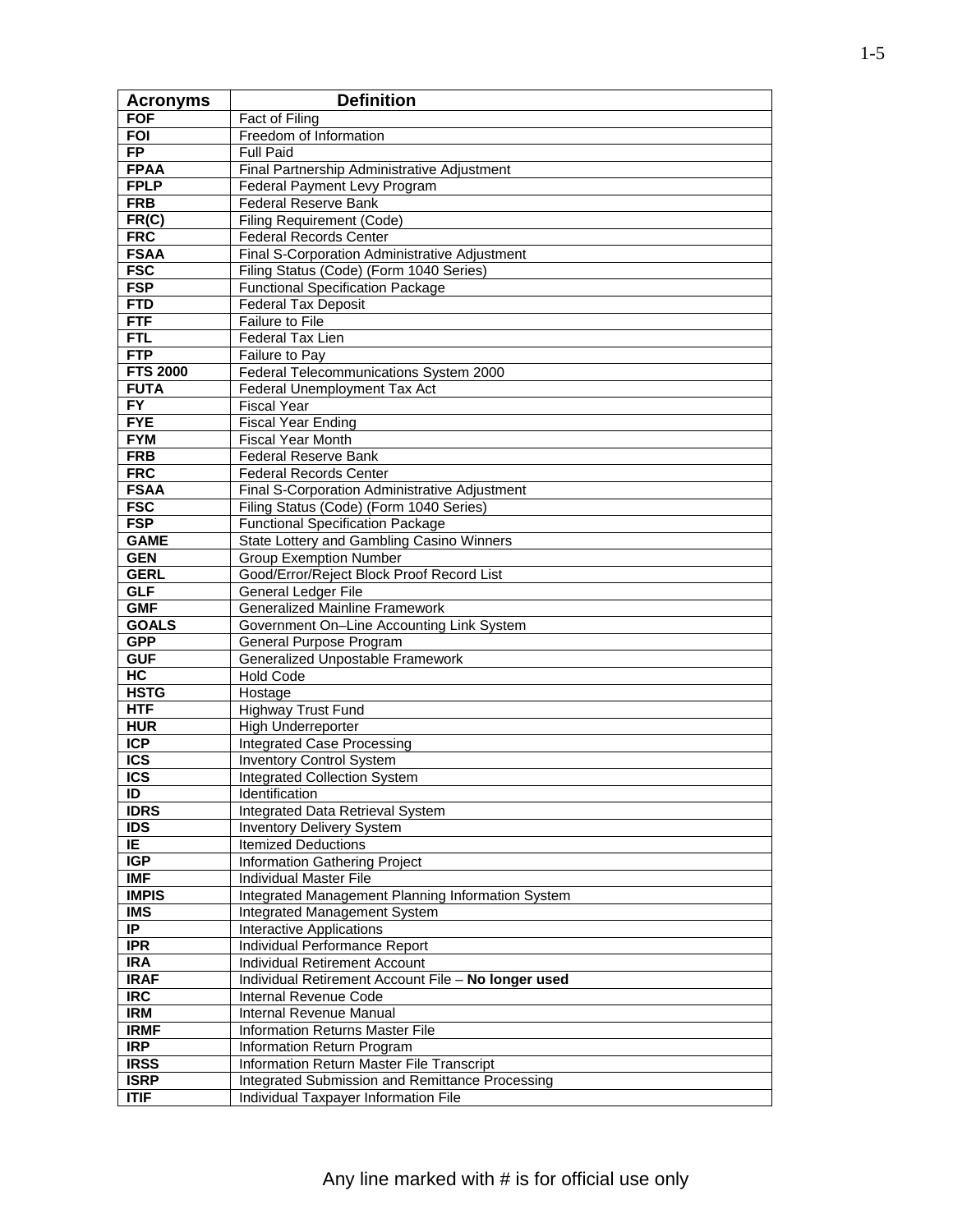| <b>Acronyms</b>           | <b>Definition</b>                                |
|---------------------------|--------------------------------------------------|
| <b>TTIN</b>               | IRS Individual Taxpayer Identification Number    |
| <b>IVL</b>                | Individual Validation Listing                    |
| <b>JOC</b>                | Joint Operation Command - Atlanta                |
| <b>KDO</b>                | Key                                              |
| <b>KIF</b>                | Key Index File - No longer Used                  |
| <b>KITA</b>               | Killed in Terrorist Action                       |
| <b>KV</b>                 | <b>Key Verify</b>                                |
| <b>LADAR</b>              | Large Dollar Accounts Receivable                 |
| <b>LEM</b>                | Law Enforcement Manual                           |
| <b>LMSB</b>               | Large & Mid-Size Business                        |
| <b>LOAF</b>               | Level One Archive File ACS                       |
| <b>LPS</b>                | <b>Last Period Satisfied</b>                     |
| <b>LRA</b>                | Last Return Amount                               |
| <b>MACS</b>               | Midwest Automated Compliance System              |
| <b>MAR</b>                | Mid-Atlantic Region                              |
| <b>MCC</b>                | Major City Code                                  |
| <b>MCC</b>                | Martinsburg Computing Center                     |
| <b>MCR</b>                | <b>Master Control Record</b>                     |
| <b>MDF</b>                | <b>Master Directory File</b>                     |
| $\overline{\mathsf{ME}}$  | Math Error                                       |
| MeF                       | Modernized e File                                |
| <b>MED</b>                | Medicare                                         |
| <b>MER</b>                | Management Error Report                          |
| $\overline{\mathsf{MF}}$  | <b>Master File</b>                               |
| <b>MFA</b>                | Married Filing Alien                             |
| <b>MFR</b>                | Mail File Requirement (Code)                     |
| <b>MFT</b>                | <b>Master File Transaction</b>                   |
| <b>MIR</b>                | Management Information Report                    |
| <b>MIS</b>                | Management Information System                    |
| <b>MOP</b>                | <b>Military Operations</b>                       |
| <b>MPS</b>                | Master File Pipeline System                      |
| <b>MRS</b>                | Microfilm Replacement System                     |
| <b>NAI</b>                | National Accounts Index                          |
| <b>NAICS</b>              | North American Industry Classification System    |
| <b>NAP</b>                | <b>National Account Profile</b>                  |
| <b>NAMEB/NAMI</b>         | <b>Command Code</b>                              |
| <b>NB</b>                 | Non-Business                                     |
| <b>NBAP</b>               | Notice of Beginning of Administrative Procedures |
| <b>NCC</b>                | <b>National Computing Center</b>                 |
| <b>NECT</b><br><b>NIF</b> | Non-Exempt Charitable Trust                      |
|                           | Not In File                                      |
| <b>NMF</b><br><b>NO</b>   | Non-Master File                                  |
| <b>NPJ</b>                | National Office<br>Non Pre-Journalized           |
| <b>NR</b>                 | No Remittance                                    |
| <b>NRA</b>                | Non Resident Alien                               |
| <b>NRPS</b>               | Notice Review Processing System                  |
| <b>NSF</b>                | Name Search Facility                             |
| <b>NTRR</b>               | Net Tax Refund Report                            |
| <b>NU</b>                 | <b>Nullified Unpostables</b>                     |
| <b>NUL</b>                | Nullified Unpostable Listing                     |
| <b>OASI</b>               | Old Age Survivors Insurance                      |
| <b>OBL</b>                | <b>Outstanding Balance List</b>                  |
| <b>OCR</b>                | <b>Optical Character Recognition</b>             |
| $\overline{OE}$           | <b>Office Examination</b>                        |
| <b>OE</b>                 | Original Entry (SCRIPS)                          |
| <b>OFP</b>                | Organizations Functions and Programs             |
| OG/OB                     | Office Group/Office Branch                       |
| <b>OIC</b>                | Offer in Compromise                              |
|                           |                                                  |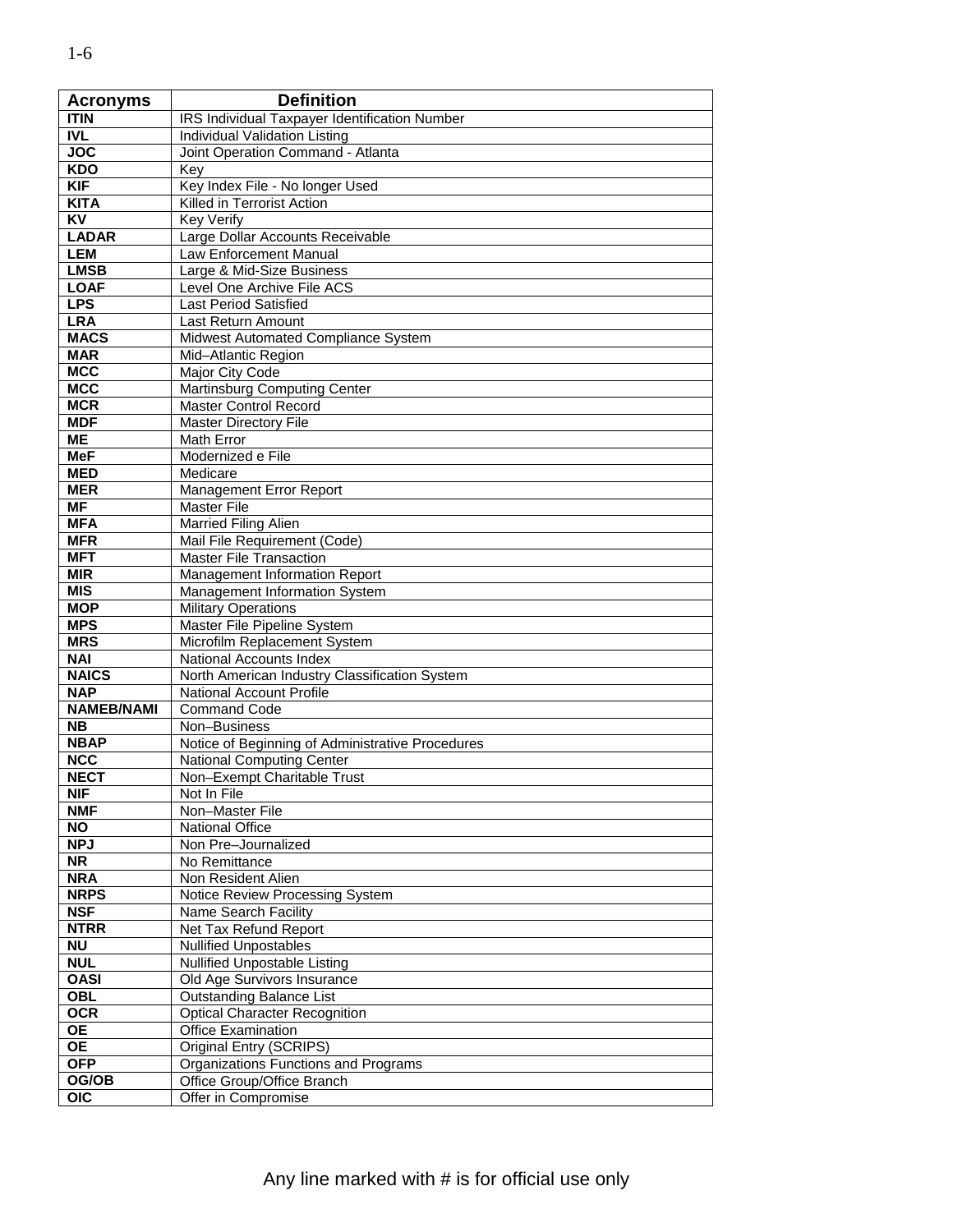| <b>Acronyms</b>  | <b>Definition</b>                                                  |
|------------------|--------------------------------------------------------------------|
| <b>OLE</b>       | On Line Entity                                                     |
| <b>OPAC</b>      | On-Line Payment and Collection System                              |
| <b>OTA</b>       | On Line Tax Advisor                                                |
| <b>OTFP</b>      | Other Than Full Paid                                               |
| <b>OTN</b>       | <b>TOP Offset Trace Number</b>                                     |
| <b>PANF</b>      | Plan Account Number File                                           |
| <b>PAO</b>       | <b>Penalty Appeals Officer</b>                                     |
| <b>PBA</b>       | <b>Principal Business Activity Code</b>                            |
| PC               | Process Code                                                       |
| <b>PCA</b>       | Project literal for the Performance Evaluation Reporting Project   |
| <b>PCB</b>       | Project literal for the Service Center Workload Scheduling Project |
| <b>PCD</b>       | Project literal for the Control Data Analysis Project              |
| <b>PCCF</b>      | Plan Case Control File                                             |
| PCS              | Partnership Control System                                         |
| <b>PCF</b>       | Plan Characteristics File                                          |
| <b>PDT</b>       | Potentially Dangerous Taxpayer                                     |
| <b>PE</b>        | Program Error                                                      |
| $\overline{PE}$  | <b>Production Evaluation</b>                                       |
| <b>PECF</b>      | Presidential Election Campaign Fund                                |
| <b>PIA</b>       | <b>Principal Industry Activity Code</b>                            |
| <b>PICF</b>      | Partnership Information Control File                               |
| <b>PINEX</b>     | Penalty and Interest Explanations                                  |
| PJ<br><b>PLC</b> | Pre-Journalized<br><b>Primary Location Code</b>                    |
| <b>PLEC</b>      | Plan Level Entity Control                                          |
| <b>PMF</b>       | <b>Payer Master File</b>                                           |
| <b>POA</b>       | Power of Attorney                                                  |
| <b>POD</b>       | Post of Duty                                                       |
| <b>PPBS</b>      | Planning, Programming and Budgeting System                         |
| <b>PRA</b>       | Pre-refund Audit                                                   |
| <b>PRC</b>       | Penalty Reason Code                                                |
| <b>PRN</b>       | Penalty Reference Number                                           |
| <b>PRO</b>       | <b>Problem Resolution Officer</b>                                  |
| <b>PRP</b>       | Program Requirement Package (Information Technology Services)      |
| <b>PRP</b>       | Problem Resolution Program                                         |
| <b>PSP</b>       | Program and Special Project                                        |
| <b>PSSN</b>      | <b>Primary Social Security Number</b>                              |
| <b>PTP</b>       | <b>Publicly Traded Partnerships</b>                                |
| <b>PTIN</b>      | Preparer Tax Identification Number                                 |
| <b>PTP</b>       | <b>Publicly Traded Partnership</b>                                 |
| <b>PTPF</b>      | Payee TIN Perfection File                                          |
| <b>PY</b>        | <b>Processing Year</b>                                             |
| <b>PYNC</b>      | Prior Year Notice Code                                             |
| QRP              | Questionable Refund Program                                        |
| QRDT             | Questionable Refund Detection Team                                 |
| $R$ $A$          | Revenue Agent                                                      |
| <b>RACS</b>      | Revenue Accounting Control System                                  |
| <b>RAF</b><br>RC | Reporting Agent's File<br>Reason Code                              |
| <b>RCC</b>       | <b>Return Condition Code</b>                                       |
| <b>RCF</b>       | Recertification System (IDRS)                                      |
| <b>RDC</b>       | <b>Regional Disbursing Center</b>                                  |
| <b>RDD</b>       | Return Due Date                                                    |
| <b>RDO</b>       | <b>Regional Disbursing Office</b>                                  |
| <b>REF</b>       | Refund Information File                                            |
| <b>REI</b>       | Recognition Equipment Incorporated                                 |
| RF               | <b>Retention File</b>                                              |
| <b>RFC</b>       | <b>Regional Finance Center</b>                                     |
| <b>RICS</b>      | Return Inventory Classification System                             |
|                  |                                                                    |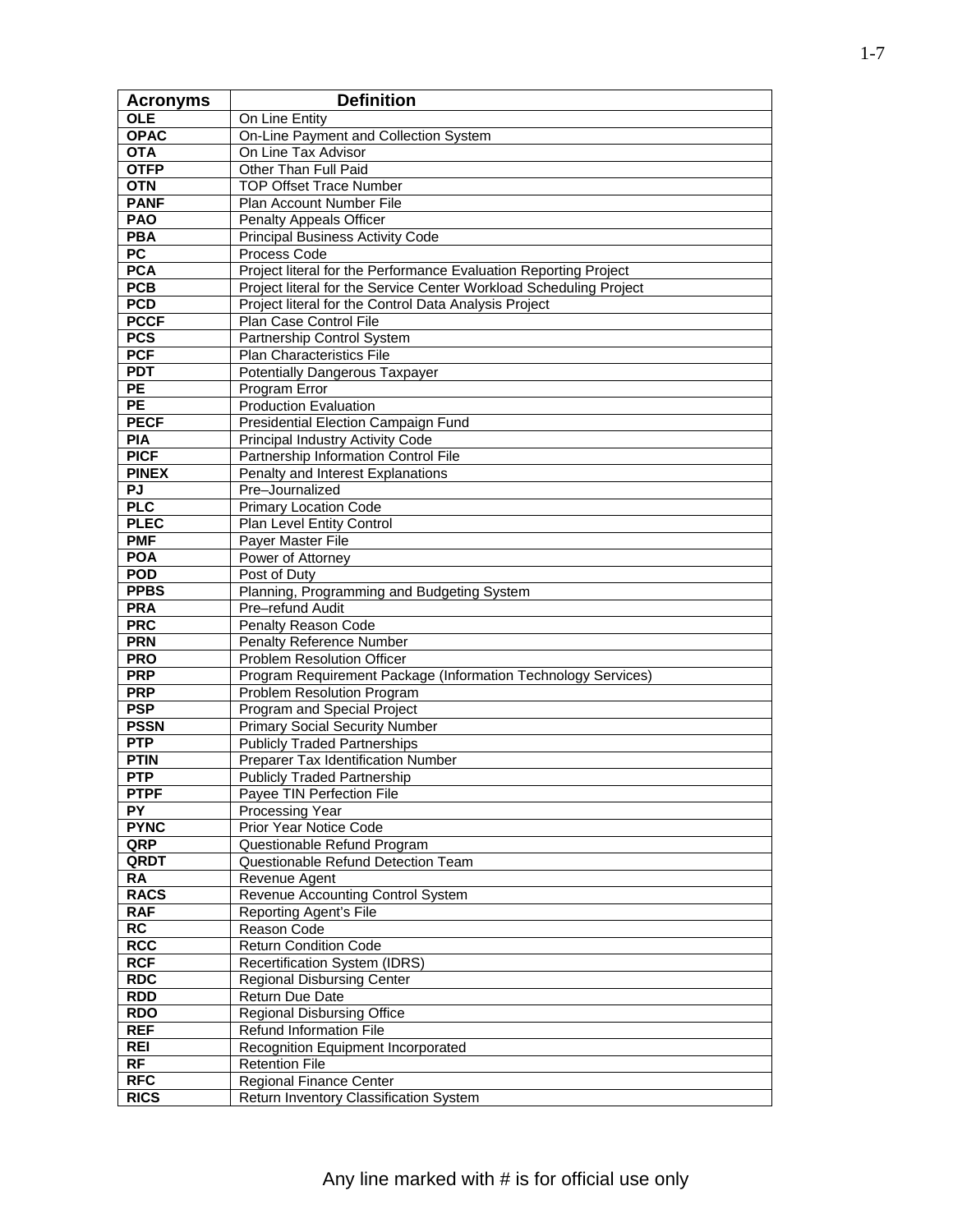| <b>Acronyms</b>        | <b>Definition</b>                                                               |
|------------------------|---------------------------------------------------------------------------------|
| <b>RIS</b>             | Real-time Input System                                                          |
| <b>RIS</b>             | <b>Request for Information Technology Services</b>                              |
| <b>RMF</b>             | Residual Master File                                                            |
| <b>RO</b>              | <b>Revenue Officer</b>                                                          |
| <b>ROFT</b>            | Record of Federal Tax                                                           |
| <b>RPD</b>             | <b>Remittance Processing Device</b>                                             |
| <b>RPS</b>             | <b>Remittance Processing System</b>                                             |
| <b>RRCS</b>            | Revenue Receipt Control Sheet                                                   |
| <b>RRPS</b>            | Residual Remittance Processing System                                           |
| <b>RRT</b>             | <b>Railroad Retirement</b>                                                      |
| <b>RSED</b>            | <b>Refund Statute Expiration Date</b>                                           |
| <b>RTL</b>             | Renumbered Transaction List                                                     |
| <b>RUC</b>             | Responsibility Unit Code                                                        |
| <b>RWMS</b>            | Resource and Workload Management System                                         |
| <b>SB/SE</b>           | Small Business & Self-Employed                                                  |
| <b>SC</b>              | Service Center                                                                  |
| <b>SCCA</b>            | <b>Service Center Cost Accounting</b>                                           |
| <b>SCCB</b>            | Service Center Collection Branch                                                |
| <b>SCCF</b>            | Service Center Control File                                                     |
| <b>SCME</b>            | Service Center Math Error                                                       |
| <b>SCRS</b>            | Service Center Replacement System                                               |
| <b>SCTN</b>            | Service Center Taxpayer Notice                                                  |
| <b>SCUP</b>            | Service Center Unpostable                                                       |
| <b>SCRIPS</b>          | Service Center Recognition/Image Processing System                              |
| SD                     | <b>Source Document</b>                                                          |
| <b>SDF</b>             | <b>Source Document Folders (IDRS)</b>                                           |
| <b>SERFE</b>           | Selection of Exempt Returns for Examination                                     |
| <b>SFR</b>             | Substitute for Return                                                           |
| <b>SIC</b>             | Schedule Indicator Code                                                         |
| <b>SITLP</b>           | State Income Tax Levy Project                                                   |
| <b>SKIF</b>            | SSN Key Index File                                                              |
| <b>SNOD</b>            | <b>Statutory Notice of Deficiency</b>                                           |
| SOI                    | Statistics of Income                                                            |
| <b>SPC</b>             | Special Project Code                                                            |
| <b>SPF</b>             | <b>Special Procedures Function</b>                                              |
| <b>SR</b>              | Settlement Register                                                             |
| <b>SSA</b>             | Social Security Administration                                                  |
| <b>SSA-CAWR</b>        | SSA referred CAWR cases with "missing" Forms W-2. Potential Civil penalty case. |
| <b>SSN</b>             | Social Security Number                                                          |
| <b>SSSN</b>            | Secondary Social Security Number/Spouse's SSN                                   |
| <b>SST</b>             | Social Security Tax                                                             |
| <b>STEX</b>            | <b>Statute Expired</b>                                                          |
| <b>SUPER</b>           | Study of the Utility of Processing Electronic Returns                           |
| <b>SVC</b>             | <b>Special Valuation Code</b>                                                   |
| <b>SWR</b>             | Southwest Region                                                                |
| <b>TAS</b>             | Taxpayer Advocate Service                                                       |
| $\overline{\text{TC}}$ | <b>Transaction Code</b>                                                         |
| <b>TCC</b>             | <b>Tennessee Computing Center</b>                                               |
| <b>TCC</b>             | Transmittal Control Code (Magnetic Media)                                       |
| <b>TCMP</b>            | Taxpayer Compliance Measurement Program                                         |
| <b>TDA</b>             | Taxpayer Delinquent Account (aka Bal Due)                                       |
| <b>TDI</b>             | Taxpayer Delinquency Investigation (aka Del Ret)                                |
| <b>TEB</b>             | <b>Tax Exempt Bonds</b>                                                         |
| <b>TEFRA</b>           | Tax Equity Fiscal Responsibility Act (1982)                                     |
| TE/GE                  | Tax-Exempt & Government Entities                                                |
| <b>TEP</b>             | <b>Tape Edit Processor</b>                                                      |
| <b>TREES</b>           | TE/GE Reporting & Electronic Examination System                                 |
| <b>TFRP</b>            | <b>Trust Fund Recovery Penalty</b>                                              |
| <b>TIF</b>             | <b>Taxpayer Information File</b>                                                |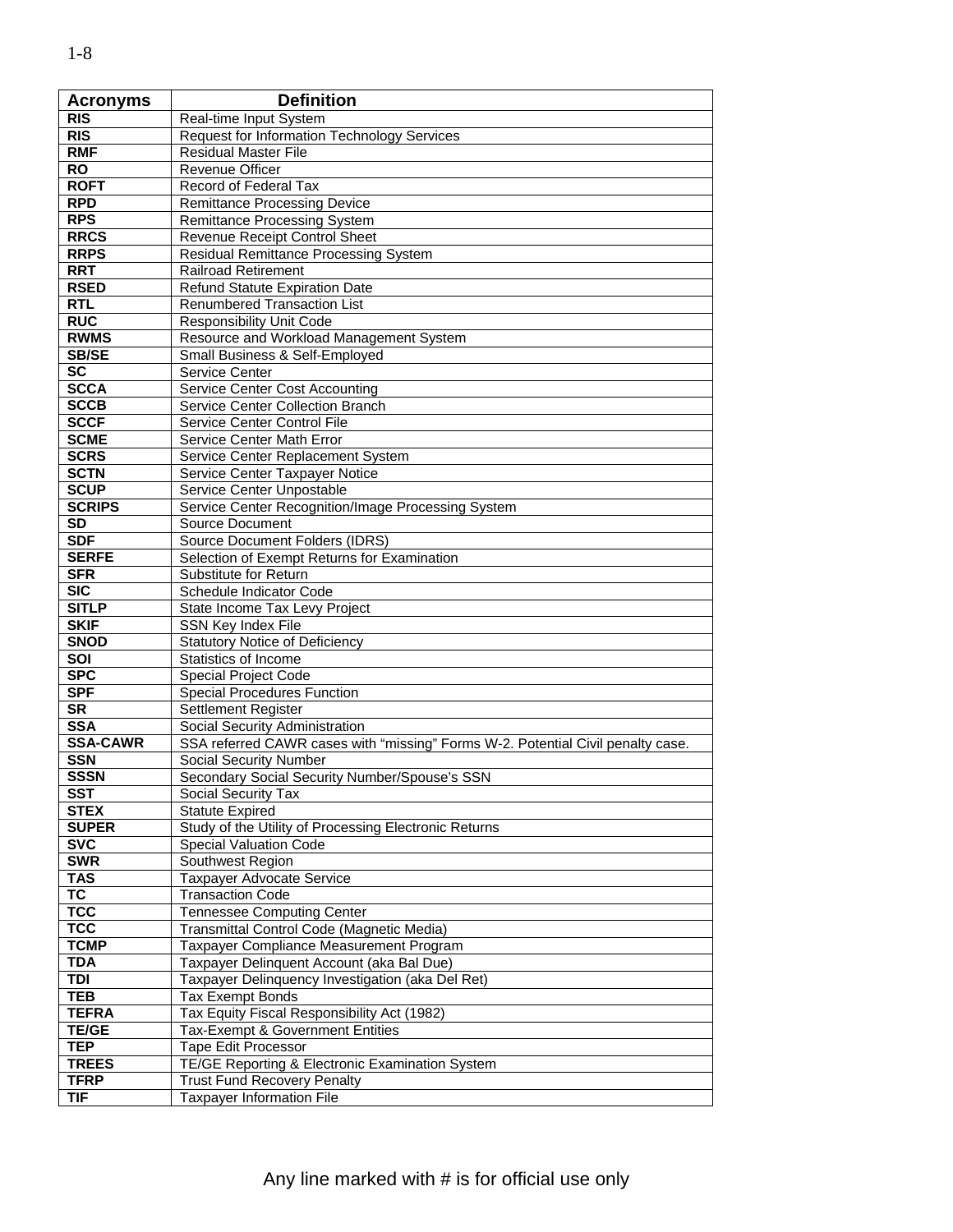| <b>Acronyms</b>         | <b>Definition</b>                                        |
|-------------------------|----------------------------------------------------------|
| <b>TILT</b>             | Taxpayer Inquiry Lookup File                             |
| <b>TIN</b>              | <b>Taxpayer Identification Number</b>                    |
| <b>TOP</b>              | <b>Treasury Offset Program</b>                           |
| <b>TP</b>               | Taxpayer                                                 |
| <b>TPC</b>              | <b>Third Party Contact</b>                               |
| <b>TPI</b>              | <b>Total Positive Income</b>                             |
| <b>TPNC</b>             | <b>Taxpayer Notice Code</b>                              |
| <b>TPS</b>              | <b>Taxpayer Service</b>                                  |
| <b>TR</b>               | Transaction                                              |
| <b>TRA</b>              | <b>Tax Reform Act</b>                                    |
| <b>TRIS</b>             | Telephone Routing Interactive System                     |
| <b>TRS</b>              | <b>Transcript Research System</b>                        |
| <b>TSN</b>              | <b>Tape Sequence Number</b>                              |
| <b>TXI</b>              | Taxable Income                                           |
| <b>TY</b>               | <b>Tax Year</b>                                          |
| <b>UA</b>               | Unavailable (charged out)                                |
| <b>ULC</b>              | Unit Ledger Card also Universal Location Code            |
| $\overline{UP}$         | Unpostable                                               |
| <b>UPC</b>              | Unpostable Code                                          |
| <b>URC</b>              | <b>Unpostable Resolution Code</b>                        |
| <b>URF</b>              | Unidentified Remittance File (IDRS)                      |
| <b>URP</b>              | Underreporter Program                                    |
| US                      | Unserviceable                                            |
| <b>VEBA</b>             | <b>Voluntary Employees Benefit Association</b>           |
| <b>VRU</b>              | Voice Response Unit                                      |
| $\overline{\mathsf{w}}$ | Waiver                                                   |
| WI                      | Wage & Investments                                       |
| <b>WIR</b>              | Wage Information Retrieval System                        |
| WP&C                    | Work Planning & Control                                  |
| <b>WPT</b>              | <b>Windfall Profit Tax</b>                               |
| <b>WT</b>               | <b>Withholding Tax</b>                                   |
| <b>WTU</b>              | Weekly TIF Update                                        |
| <b>XSF</b>              | <b>Excess Collection File</b>                            |
| <b>ZTIF</b>             | Miscellaneous Taxpayer Information File (IRA, EPMF, NMF) |

#### **3 Definition of Terms**

**23C Date** — The date an assessment is posted to the Master File. It is also the date the first master file notice is sent on a balance due account. Commonly referred to as the notice date or assessment date.

**Account** — A tax record on magnetic tape in the Martinsburg Computing Center in West Virginia. Taxpayer's tax data is identified by Social Security Number or by Employer Identification Number.

**AIMS Serial Number** — A computer generated nine digit number assigned to each return as it is established on the AIMS system.

**ATIN** — Is assigned by the Austin Campus as a result of an accepted Form W-7A application. This is a 9 digit temporary number beginning with "9" and the fourth and fifth digits "93"

**Automated Non-Master File (ANMF)** - Accounts processed manually in the Accounting Branch.

**Block** — Returns or documents grouped together for filing purposes. The ninth, tenth and eleventh digits of the DLN indicate the blocking series where the return is filed.

**Business Masterfile Case Creation Notice Identification Process (BMF CCNIP)** - application and database which has the ability to interactively identify, prioritize and select business Nonfiler tax delinquency cases using third party data secured.

**Calendar Year Filer**— Taxpayer whose fiscal or filing year coincides with the calendar year ending in December.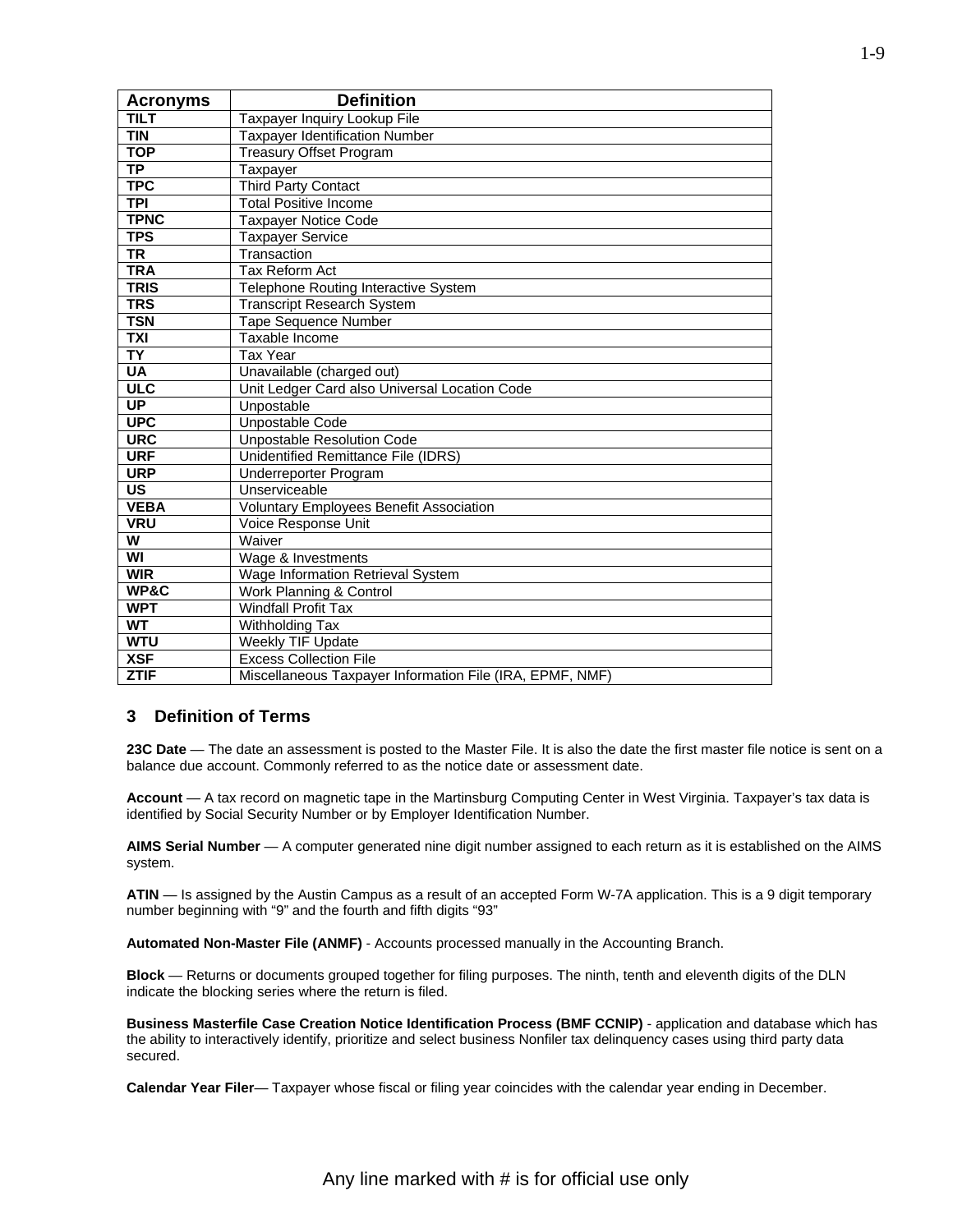**Case File** — The examined return, related work papers, correspondence, etc.

**Check Digit** — A check digit consists of two alphabetic characters. These characters are determined by the computer applying a mathematical formula to the Social Security Number or Employer Identification Number. Located above computer generated name line.

**Claim—FORMAL** — A request prepared by or for the taxpayer submitted on Form 1040X, 843, and 1120X to reduce liabilities previously assessed. It can also be an amended return. **INFORMAL** — A letter or other document, not on Form 843, but prepared and signed by the taxpayer, requesting changes to obtain correct and accurate reflection of his/her tax liability.

**Collection Location Code (CLC)** - The campus that will be responsible for the collection activities if needed.

**Composite Mail Processing System (COMPS)** - This system will allow both incoming and outgoing mail to be processed at an increased rate of speed. This system has features such as remittance detection and a tape drive so that we can interface with our mainframe systems to update taxpayers' accounts.

**Control Date Recap (CDR)** - A summary of DLN control date of pre-journalized money amount listed on the corresponding tape of Master Control Records, Good/Error/Reject Block Proof Records, or Nullified Unpostables.

**Control DLN** — The DLN under which a return is filed. May be the TC 150 DLN or a refile if subsequent adjustment has been made.

**Controlling DLN** - This document locator number (DLN) controls the location of a return in the files. It can be an original return DLN or a new DLN assigned to certain examination or collection adjustment documents (also known as Refile DLN).

**Control Record Listing (CRL)** - A consolidated listing of all records processed on the SCCF on a given day. This contains five major sub-sections:

1. Master Control Record Listing

2. Adjustment Control Listing

- 4. Renumbered Transaction Listing
- 5. Nullified Unpostable Listing.

3. Good/Error/Reject Block Proof Listing

**Customer Account Data Engine (CADE) —** Modernized database that is incrementally replacing the Individual Master File (IMF).

 follows: 20050601 - This means it posted in the year 2005, the 6th cycle and posted on Monday **Cycle** — If the transaction **was posted by the new system called CADE**; the Cycle will be displayed as  $2005 = \text{year}$  $01 - 52 =$  cycle  $01-07$  = day of the week  $01$  = Monday,  $02$  = Tuesday,  $03$ =Wednesday, etc.

 means it posted in the year 2005, the 6th cycle and the day will always be 08 **Cycle** — If the transaction **was not posted by CADE**, the Cycle will be displayed as follows: 20050608 - This 2005=year  $01-52 = c$ ycle  $08 = day$  of the week is always 08 if not posted by CADE.

**Cycle Proof Listing (CPL)** - A listing of all blocks in which all documents have been sent to master file or rejected. This listing is used to shelve and associate all returns and documents in the files area.

**Daily Block Proof Summary (DBPS)** - A computer printout created daily as a management tool to monitor receipts, inventories, and processed volumes.

**Daily Transaction Register (DTR)** - Consists of information regarding the posting of payments, time of filing, and address information.

**Data** - Facts. For example, in processing individual income tax returns, that group of facts peculiar to a particular taxpayer.

**Data Base** - A data base is an organized grouping of data to fit the information needs of multiple functions of an organization. The data base can be manipulated through an on-line realtime system. A data base is accessed by using a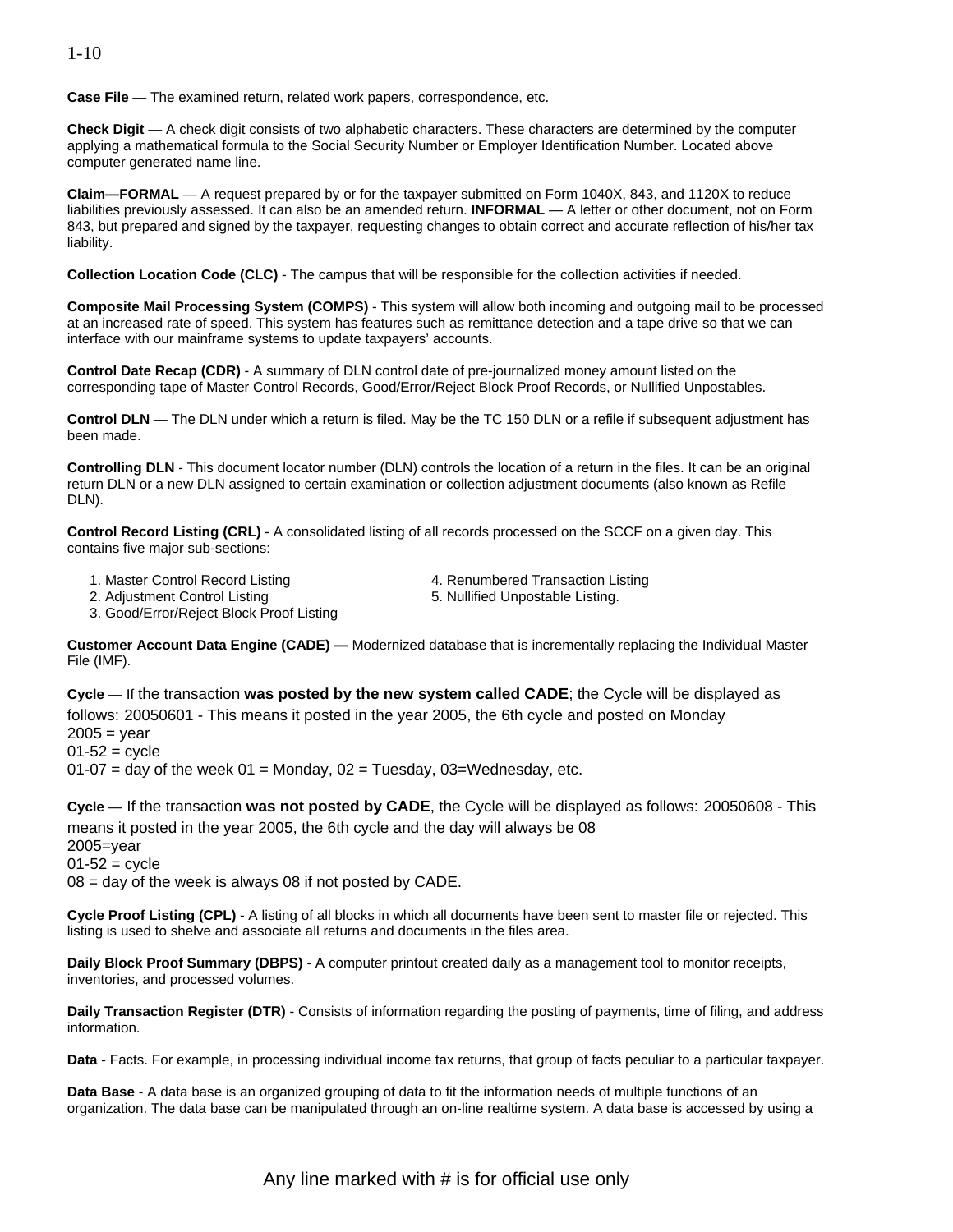command code.

**Data Communication Processing System (DCPS)** - The DCPS is also referred to as the "front-end" processor, the "Traffic Cop", or the Sperry 90/40 front-end processor. "Traffic Cop" is a good nickname, since the equipment directs your command code terminal entry to a file (data base) where you may research or make changes.

**Deposit Ticket Tape** - Deposit ticket tapes produce listings that are used by the reconciliation function in RPS for balancing purposes.

**Designated Payment Code (DPC)** — A payment designated by the taxpayer for a type of tax.

**Discriminant Index Function (DIF)** - At the ECCs, tax returns are given a computer-generated score called DIF score, which identifies those returns with tax change potential. This is most often associated with the examination function.

**Disk or Diskette** - Storage media for computer data. Disk refers to an individual platter constructed of a metal alloy which contains tracks cut into the platter so that a magnetic head can read or write on it. Diskettes are mainly constructed of a vinyl or plastic covered with a cardboard jacket. It also contains tracks. In both cases, the surfaces are magnetically coated. Information is recorded on circular tracks. Disks rotate like a phonograph record.

**Disk Drive** - Refers to the physical hardware that holds a diskette or cartridge. The disk itself may be physically or dynamically removable or non-removable depending on the design. The disk drive may take a floppy disk, disk cartridge, or it may contain fixed hard disks.

**District Office (DO)** – Now known as Area Offices - One of the major divisions of a region, usually a state.

**Document** - A tax form, voucher, or written evidence of a transaction.

**Document Code (DOC Code)** — The code which identifies the specific type of return or document that was filed or processed. The document code is the fourth and fifth digits of the DLN.

**Downline Load** - The transfer of a program or data file from a control computer (master node) to a remote computer.

**Down Time** - The period of time when the computer system is not operational.

**Drain** - Process used in ISRP and RPS to clear all nodes of data.

**Dummy Module** — A **TIF account tax** module that has not been fully updated from master file or is not at master file. It contains name control, TIN, MFT and tax period and will be replaced by the true tax module when the generated TC 902 finds a match on the Master File.

**Employer Identification Number (EIN)** - A nine-digit number, also referred to as the EI number, used to identify business taxpayers on the Business Master File. The first two digits represent the district office code.

**Employee Plans Master File** — The Employee Plans Master File (EPMF) is a master file maintained at MCC. This file consists of various types of tax sheltered Pension/Profit Sharing Plan. The plans are plans that are adopted by (a) employers, (b) sponsors (e.g. labor unions) and (3) self–employed individuals. This file is maintained in Employer Identification Number (EIN) sequence. The EPMF consists of three distinct sub–modules. These sub–modules are:

- (a) The Sponsor/Employer entity module.
- (b) The Plan Data module.
- (c) Returns module.

When making entity changes to plan data module, they must be input with doc. code 64.

**Encoder** - The hardware equipment that writes the magnetic information character recognition (MICR) on the bottom of incoming checks. It also prints identifying information on the back.

**End-of-Day Processing (EOD)** - Processing that occurs at the end of each day. This process uses the gendata records produced by Realtime and transactions from GMF to send transactions to Master File for posting.

**Enforcement Revenue Information System (ERIS)** — ERIS is a new tracking system which will extract information for reports from existing systems. When fully implemented, it will track an account from the beginning of an examination through the collection activity.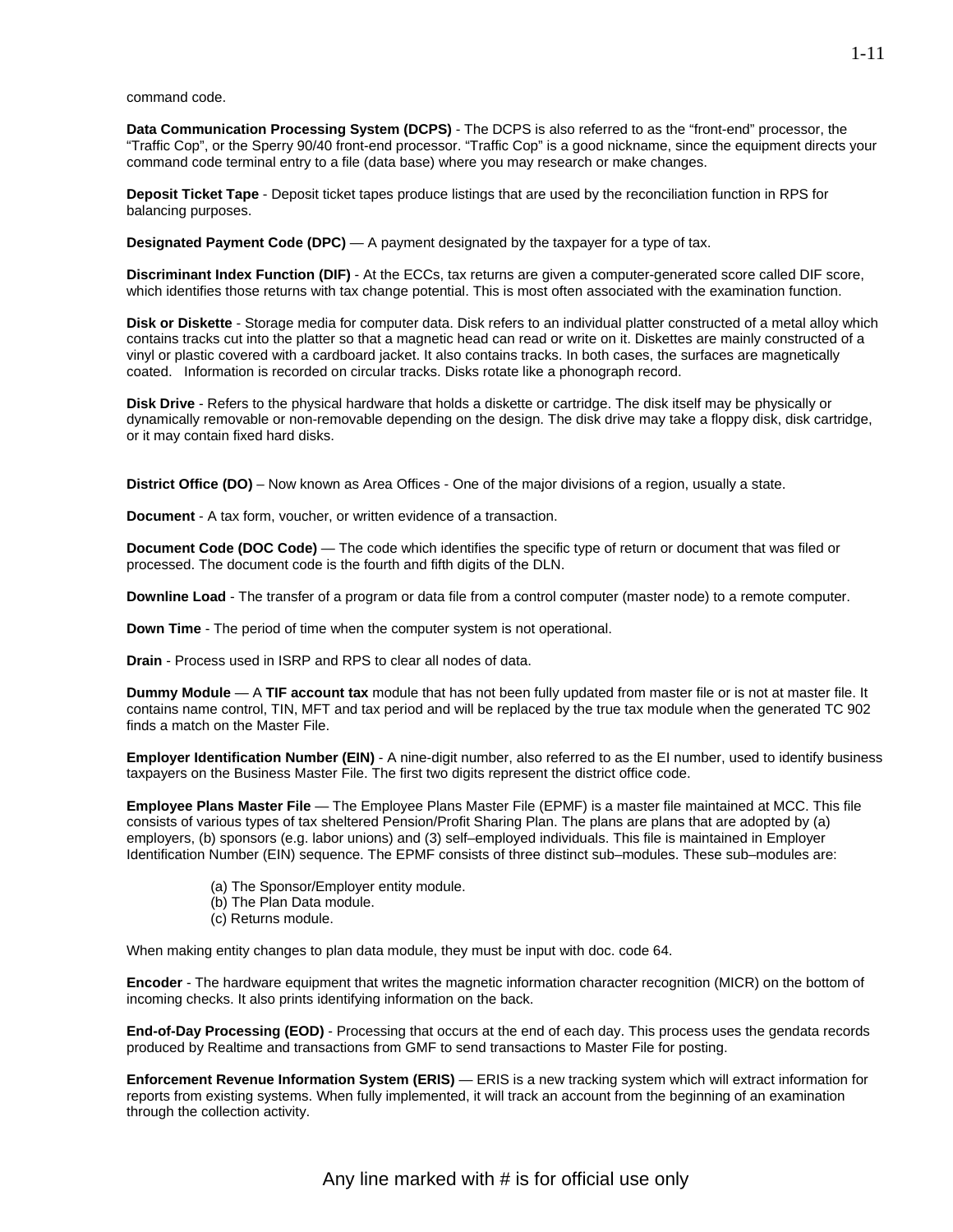**Enterprise Computing Center (ECC) —** Located in Martinsburg, West Virginia, this center houses the master file records for the entire nation. Previously known as Martinsburg Computing Center (MCC).

**Entity** - The portion of the master file record which identifies the taxpayer. It contains the name, address and SSN or EIN.

**Entity Index** - An index of all entity modules at a given service center, used by DIS when inputting returns. This is updated periodically by the centers.

**Entity Module** — Is that portion of the master file record which identifies the taxpayer. It contains his/her name, address, Social Security or Employer Identification number, employment code if applicable, name control, location codes, filing requirement codes, tax period, and date of establishment. In the case of IMF it also includes filing status, spouse's name and social security number. This can also be a dummy module.

**ERISA Filing Acceptance System (EFAST)** - EFAST is a system, built and operated by NCS Pearson in Lawrence, Kansas, under contract to the Department of Labor, to process Form 5500 series returns. EFAST replaced IRS pipeline processing of the 1999 plan year returns in July 2000 and all plan year returns in July 2001. EFAST-processed returns **posted** to the EPMF and can be identified by DLN File Location Codes 56, 62, 72, 84, 86, 91, 92 and 93. Effective January 2010, the Employee Retirement Security Act of 1973 (ERISA) Filing Acceptance System II (EFAST2), an allelectronic system, **began receiving and displaying** Forms 5500 and 5500-SF Annual Returns/Reports. The Form 5500- SF (Short Form) can be used by small plans (generally fewer than 100 participants) that meet certain other conditions**, or may be filed in lieu of a Form 5500-EZ**. All Plan Year 2009 and later Form 5500 and Form 5500-SF Annual Return/Reports, as well as late and amended Annual Return/Reports for Plan years before 2008, must be submitted electronically through EFAST 2. All filings that are received by the EFAST2 electronic filing system will be posted on the Department of Labor's web site within 90 days of receipt to satisfy the Pension Protection Act requirement that the Department of Labor display certain information, including actuarial information (Schedule(s) MB or SB), contained in the plan's annual report.

**Error Resolution System (ERS)** - A virtual environment real-time error correction system where information is immediately corrected and updated on the Service Center Control File (SCCF). The information within a block must be corrected sequentially. This is a quality control feature that forces all errors within a block to be corrected.

**Extension Notice Code** — A two digit code assigned to Forms 2688/4868 identifying if the applications for extension of time to file returns were fully approved, granted 10–day approvals or denied, and the reason for the action taken.

**Federal Tax Deposit (FTD)** - until December 31, 2010 under the Federal Tax Deposit System, a taxpayer did not make payments to the Internal Revenue Service. Instead, taxpayers would deposit payments with a Federal Reserve Bank (FRB) or an authorized commercial bank. The taxpayer used an FTD form supplied by IRS in a coupon booklet format. The coupons were forwarded to IRS through the FRB.

**File** - A file is a collection of related records. However, unlike a data base, the file does not have to be organized. Normally files are not accessible unless you use a realtime program to organize the data for you.

**File Source** — A one digit code which follows the Taxpayer Identification Number (TIN) The common values are:

Blank: valid SSN or EIN V: valid SSN on BMF D: Temporary TIN P: valid EPMF EIN N: NMF \*: invalid SSN on IMF W: invalid SSN on BMF

**File Year** — The 14th digit of the DLN will show the calendar year the document was numbered.

**Fiscal Year Filer** — Taxpayer whose fiscal or filing year ends in a month other than December.

- **Fiscal Year** A twelve month accounting period.
- **Freeze Code**  This could be on Master File or on AIMS
	- (a)AIMS—The code indicating that certain types of updates and closing actions will be prevented until the restriction (freeze code) is removed. Refer to Section 12
	- (b)Master File—A freeze places a taxpayer's account in a condition which requires additional action before the account can be settled.

**Front-End Processor** - The Front-End Processor is also referred to as the Data Communication Processing System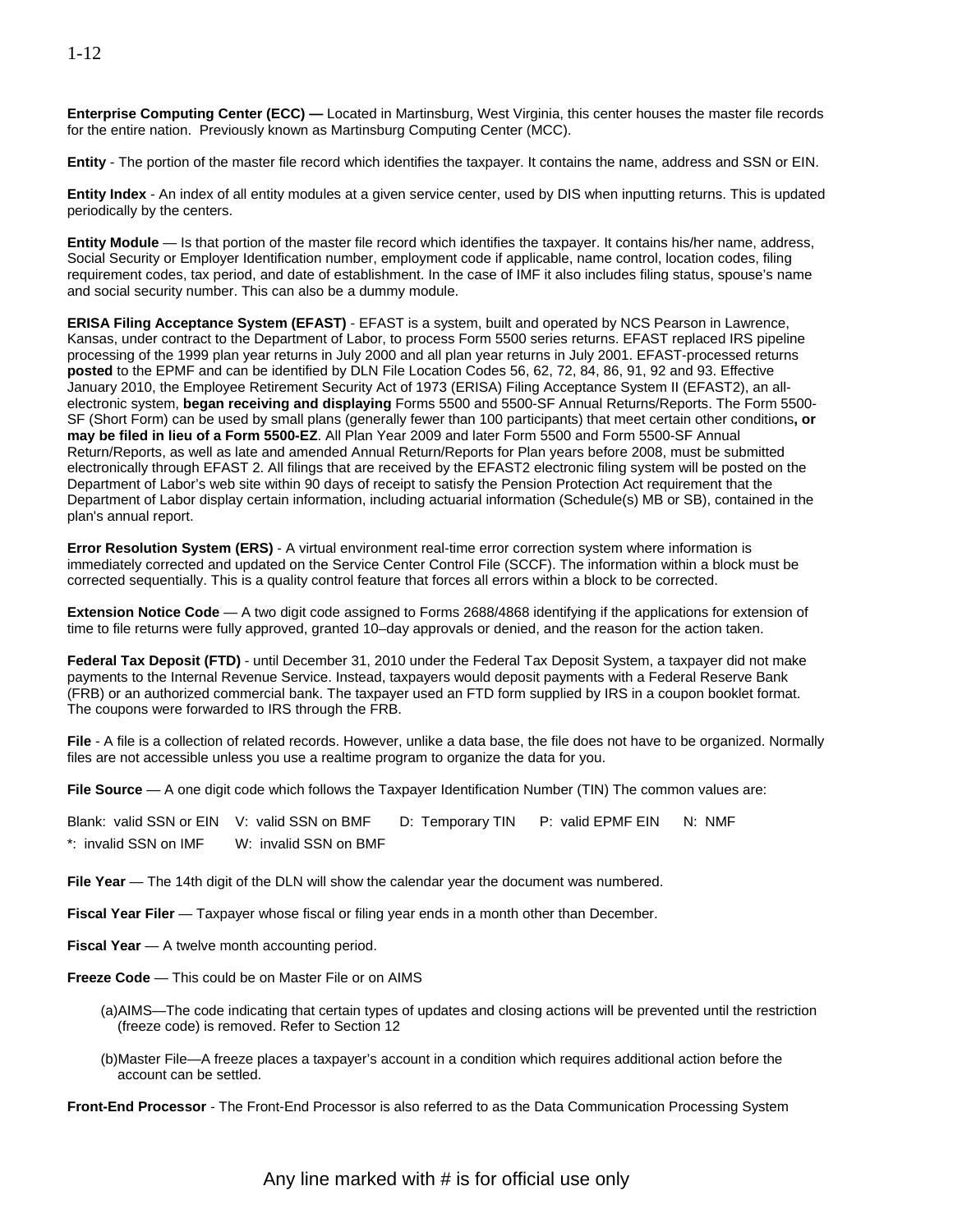(DCPS) or the "Traffic Cop". The equipment directs your command code terminal entry to a file (data base) where you may research or make changes.

**FTD Serial Number** – This is a 12 digit number during SCRIPS processing.

**Gendata** - Records that are generated for every type of transaction input through realtime processing that affect information on one or more of the data bases. These records are used for control and balancing.

**General Ledger File** - A file within RACS which posts journal entries to specific accounts and keeps balances of those accounts by month or fiscal year.

**Generalized Mainline Framework (GMF)** - The software program that provides for the processing of tax forms and tax related data on the Unisys system.

**GMF String** - Another name for GMF runs or the sequence of individual tasks that comprise the job stream, such as GMF01, 03, 04, 05, etc.

**Historic Transcript** - A computer generated listing of DLNs being removed from the SCCF (Service Center Control File) with closed balances. This transcript should be produced at least once a month and is used for research purposes.

**Housekeeping** - Basic system operations that ensure consistent data processing. This can involve printing reports and generating and verifying system information.

**Individual Master File (IMF)** - A file containing information about taxpayers who file individual income tax returns (1040 series) and related documents.

**Individual Validation Listing (IVL)** - A listing of cases in AIMS inventory grouped by source codes.

**Input Document** - Those documents which contain information to be fed into the computer, such as tax returns and posting vouchers.

**Installment Agreement Record** — A record in IDRS containing installment agreement information.

**Integrated Data Retrieval System (IDRS)** - A computer system with the capability to instantaneously retrieve or update stored information. IDRS works in harmony with the master file of taxpayer accounts. This system is aimed at quick resolution of problems and queries concerning current taxpayer accounts.

**Invalid Number** — Taxpayer's name and Social Security Number do not agree with the SSN furnished or do not match Social Security records. On MCC or IDRS transcripts, an asterisk (\*) follows the invalid number.

**Invalid Segment** — That part of the Individual Master File that contains Social Security Numbers or names that do not match with Social Security records.

**Inventory Validation List (IVL)** — A list of accounts currently on the AIMS data base. The purpose of validating inventory is to maintain the integrity and accuracy of AIMS by comparing the physical inventory with the AIMS inventory.

**IRS Number** — Classification number given to various classes of excise or special tax liability. (Lubricating oil, IRS 63; Retail Liquor Dealer, IRS 06)

**ITIN** — Is assigned by Austin Campus as a result of an accepted Form W-7/W-7SP application. This is a 9 digit valid permanent number beginning with "9" and fourth and fifth digits being "70"-"80". Appears on MCC or IDRS transcripts with an asterisk (\*) **and** pound sign (#) differentiating it from Temporary SSN which are invalid.

**Job** - A collection of specific tasks constituting a unit of work for a computer.

**Julian Date** — The numeric day of the year that the return or document was numbered for processing. (For example: January 15 +MC 015). The sixth, seventh and eighth digits of the DLN represent the Julian Date. Note: If the DLN is IDRS generated, this date will be incremented by 400 so January 15 would be shown as 415.

**Key Verification (KV)** - The process of verifying original entry (OE) data on a terminal.

**Labels** — AIMS provides three types of labels: audit (status), file, and address labels. Audit labels are used on AIMS forms for requisitions, updates, closings and corrections. The file labels are used to identify returns in various files and for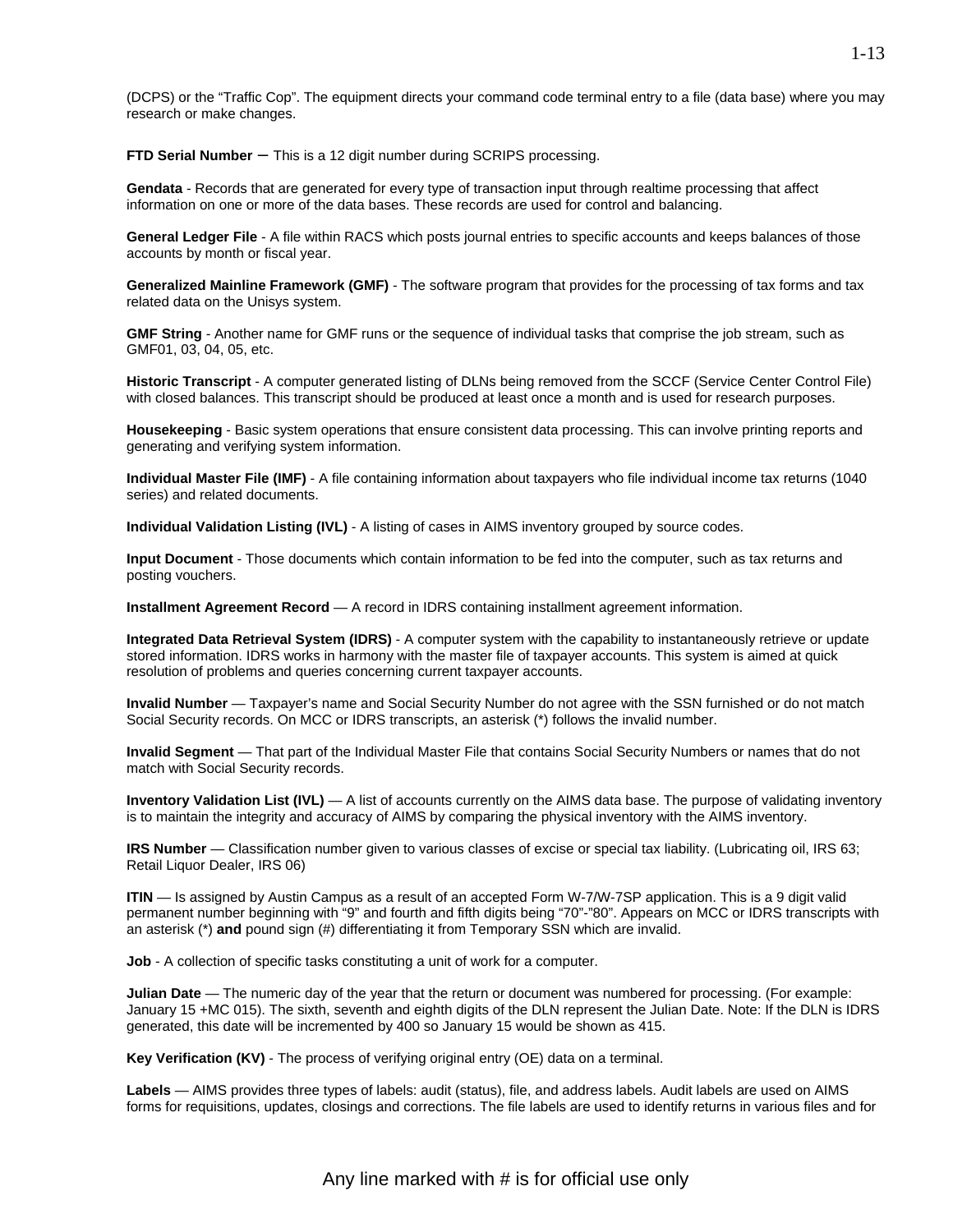#### 1-14

group control cards. The address labels are used on correspondence with the taxpayer.

**Long Closing** — The AIMS closing of examined returns and surveyed claims. A long closing uses Form 5344 (Exam), Form 5599 (EO), and Form 5650 (EP).

**Machine language** - The language at its lowest level in binary form (001111100), into which data and programs must ultimately be translated before the machine can use it and execute any instructions.

**Magnetic Tape (Mag Tape)** - Magnetic tapes are made of flexible plastic with only one side coated with a magnetic recording material. Tapes come in reels, cartridges, or cassettes of all sizes -- just like audio tapes. Information is usually recorded on tape in parallel tracks that run the entire length of the tape. Tapes are often used when large amounts of information must be physically transported between computers at different locations.

**Mainframe** - Mainframe means large computer. Mainframes have faster processing speeds than smaller systems. The mainframe also houses the CPU.

**Master Control Record (MCR)** - This is basically the DLN and ABC identifier along with other block header information of a given block. This data is gathered through input from ISRP, SCRIPS, RPS and IDRS to create the block on the SCCF. This allows for identification of a block of work from its inception. If the block is lost, the SCCF will possess the original DLN as an audit trail.

**Master File (MF)** - A magnetic tape record containing all information regarding the taxpayer's filing of returns and related documents.

**Master File Tax Code (MFT)** — The MFT reduces the numerous types of tax to a two digit code.

**Microfilm Replacement System (MRS)** - The Microfilm Replacement System (MRS) is a realtime mode that supports a myriad of functions. It is accessed through, and provides direct retrieval of master file data, via IDRS realtime and DIS or Zilog input. This automated system replaced most microfilm research of tax data in the service center district office. This system is also referred to as Transcript Research System (TRS).

**Modem** - A device for converting signals to be transferred over telephone lines.

**Name Control** — The first 4 letters of the taxpayer's last name (in the case of individuals) and the first 4 letters of the business name (in the case of partnership, corporations etc.). The name control is used to check master file and assure that the TIN corresponds with the proper taxpayer.

**Net Tax Refund Report (NTRR)** - A report generated at each service center stating the net tax refund amounts.

**Non–computed** — Taxpayer files an incomplete tax return. He signs the return and attaches Forms W–2. The computer will calculate the tax and issue a notice. The notice will advise the taxpayer whether he owes tax or will receive a refund. If the return appears on the error register, a non–compute code of "2" will be displayed.

**Non–Examined** — Accepting a tax return as filed during the initial screening or classification or by survey (other than the survey of a claim). A non–examined case is given a "short closing" to close the return off the AIMS system.

**Non-Prejournalized (NPJ) Batch Recap** - A list of all non-remittance blocks established on the SCCF from Form 2345.

**Notices** - Computer-generated messages resulting from an analysis of the taxpayer's account on the master file. The types of notices and their purposes are:

- 1. Settlement Notice Notices of assessments of tax due, payments, adjustments, balance due, or overpayment which are sent to taxpayers.
- 2. Taxpayer Inquiry Letter Requests to the taxpayer for additional information or documents needed to process the taxpayer's return correctly.
- 3. Service Center Notices Issued to request information and alert service centers to certain conditions necessary to correct or update taxpayer's account.

**Nullified Unpostable (NU)** - An unpostable item that cannot be corrected by normal GUF correction procedures. It is removed from the unpostable file and established on the SCCF.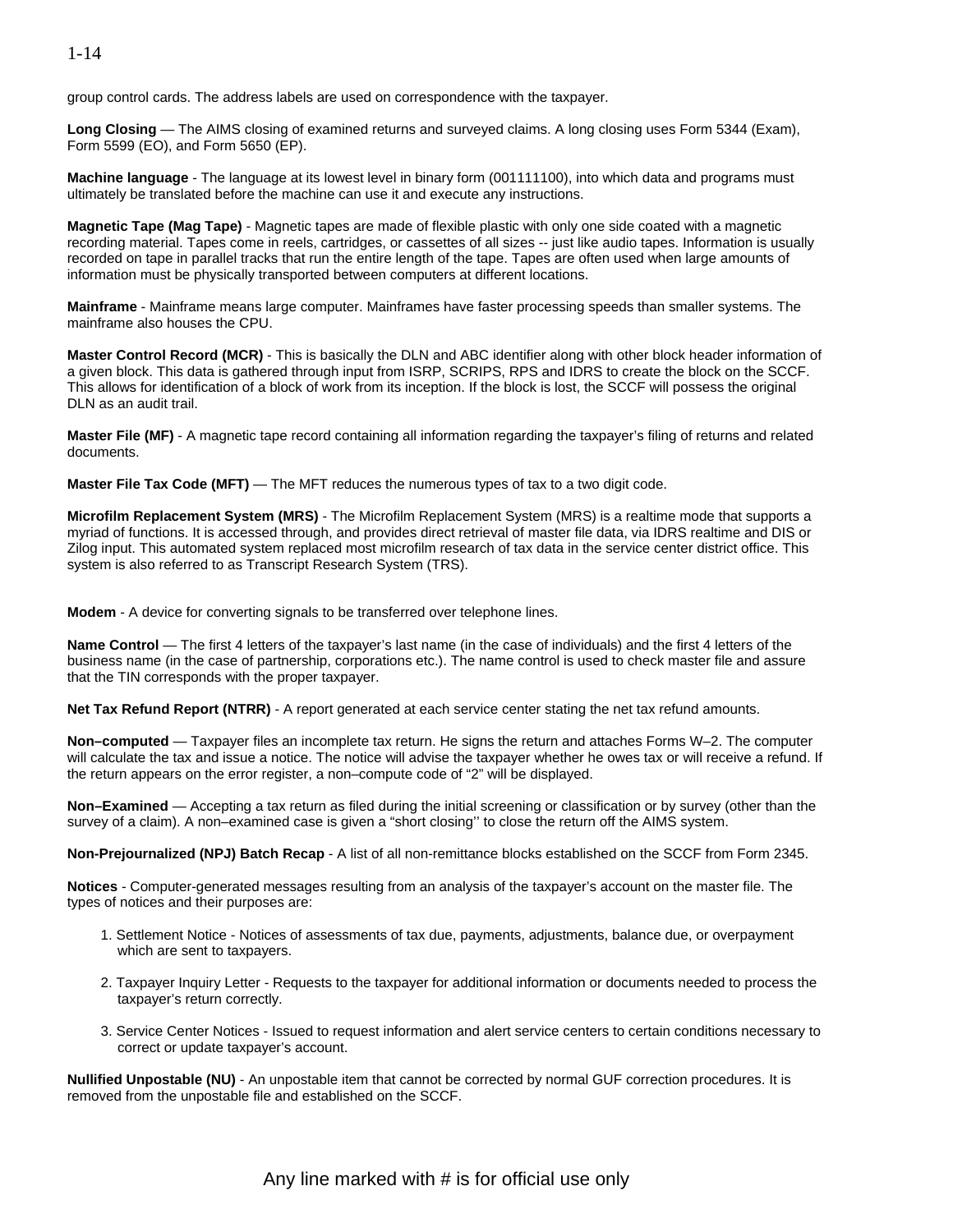**Offsetting In or Out** — Computer action taken when a taxpayer has overpaid one module and underpaid another. By offsetting in and out the overpayment is applied to the underpaid module and refund or bill issued as applicable.

**Off-Site** - Equipment located other than locally.

**On-Line** - Terminal and data bases that are interconnected through the computer system.

**On-Site** - Equipment located locally.

**Optical Character Recognition (OCR)** - A type of equipment that can scan (read) hardcopy information and translate it into machine readable language.

**Original Entry (OE)** - Term used in ISRP for the first entry of data through a terminal or term used in SRRIPS when 100% data entry is required from scanned image.

**Orphan Blocks** - Data blocks that have not been completely processed for one or more reasons. These blocks may also be called overage.

**Overage** - Returns that files cannot shelve because they are not on the cycle proof listing.

**Pending Transaction** — A transaction input to IDRS but not yet effective at the Master File account. See Section 13 for Identification Codes.

**Perfection** - The process of correcting or perfecting a record of segment of data.

**Piecemeal Realtime** - Each IDRS file may have its own realtime availability hours to allow for batch processing of the file. Also, if problems exist with one or more files, certain command codes may not be available while others are.

**Pipeline** - The standard flow of processing for all tax returns and related documents through the automated processing systems at the service centers for posting to a master file at NCC.

**Posting Table** - A sophisticated RACS computer application program which receives the screen input data and directs it to the correct General Ledger File account and subsidiary files.

**Pre-Batch** - Manual processing function that blocks and assigns DLN's to incoming paper documents for processing.

**Pre-Journalized (PJ)** - A computer generated printout of the prejournalized balances on the SCCF. It consists of a control date recap, a summary of the in-process amounts, and a future DLN Listing.

**Processable** - A processable return is one that meets all the requirements for acceptance to a specified program.

**Profile** - A file containing the authorized command codes for each terminal operator.

**PTIN** — Is assigned by the Philadelphia Campus as a result of an accepted Form W-7P application. This is a 9 digit valid permanent number beginning with the alpha "P" followed by 8 numerics.

**Queue** - A sequential waiting pattern for information to be processed by the computer. normally used to refer to batch jobs waiting to be processed (French for "line").

**Raw Data** - Data before it has been processed, which may not be in a form comprehensible to the machine.

**Realtime** - Realtime computer systems are designed to respond to user transactions instantly. Most of IRS employs batch systems that consolidate transactions to process at a later time. Realtime would mean transactions would post immediately upon entry. Realtime generally refers to the time a system is available for use.

**Refile DLN** — DLN assigned to a return or other document after an audit of Campus adjustment has been completed. The tax return and related documents are filed under this refile DLN rather than the original DLN. Refile DLNs can be identified by the 4th and 5th digits of the DLN. A 47 document code means Examination has handled the return. A 54 document code means the Campus has processed the case.

**Reinput** - A document that has not posted to the master file, which is usually sent back through ISRP for input a second time.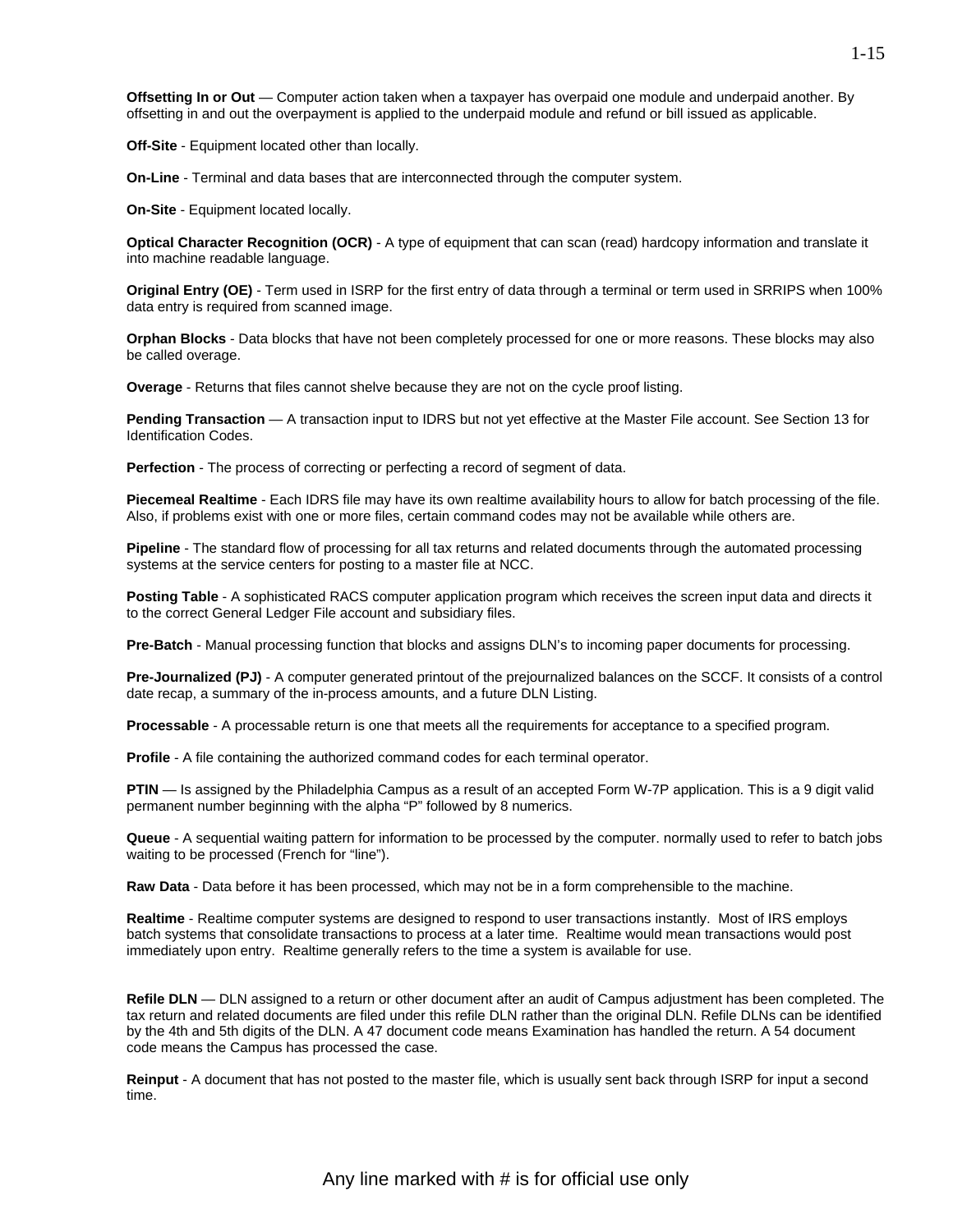**Reject** - A numbered return or document that is removed from pipeline processing because of an unprocessable condition.

**Remittance Processing Device (RPD)** - A multifunctional work station used in RPS for processing documents.

**Remittance Processing System (RPS)** - A computer controlled system that allows payments and documents to be processed at a multifunctional work station.

**Reprocess** — Documents that previously posted to an incorrect TIN or tax period must be reprocessed to the correct TIN or tax period that does not contain a TC 150. Document should not be reprocessed to a module containing a TC 150, or if the statute for assessment has expired for the tax period involved.

**Reprocessable** - A document that has posted to the master file with erroneous data. It is reestablished on the SCCF and processed with the correct data and the same DLN. These records will contain an "R" source code on the SCCF.

**Resequence** — Occurs when transaction cannot be posted or processed until the following week or cycle at the Martinsburg Computing Center. For example: Tax data on an invalid SSN are moved by the computer to a valid SSN as a result of the validation of SSNs from Social Security records with our records.

**Retention Register** — Contains all entity and tax modules removed from the Master File. The basic criteria for removal of a tax module are: (1) the assessed module balance is zero and the last transaction (including the return) has been posted 51 or more months; (2) the assessed module balance is credit and the last transaction (including the return) has been posted 60 or more months.

**Revenue Accounting Control System (RACS)** - A mini-computer system designed to replace the manual accounting and control processing.

**Revenue Receipts Control Sheet (RRCS)** - A breakout by tax class for the prejournalized, other prejournalized and future amounts being transferred to NCC on the transaction tape.

**Run** - Term used to identify a job or a portion of a job. Also used to explain that the job string needs to be processed. (Example: GMF needs to be run.)

**Scan Optics** - A third party vendor supplying OCR equipment. This equipment was replaced in 2008 with Banc-Tec.

**Scanning Device** - Part of the OCR equipment that can read/scan hardcopy information.

**SCCF Aged Transcript** - A computerized listing of all DLN's with open balances on the SCCF and no activity for six cycles (three cycles for BOOB).

**Scrambled SSN** — Two taxpayers with the same SSN and name control on the Master File. Temporary SSNs are assigned to both taxpayers until problem is resolved.

**Security File** - The IDRS file that contains, for security purposes, significant data concerning each user and each terminal in the system.

**Sequence Number** — (a) The sequential number assigned by a tax examiner to each ADJ54 adjustment input each day. (b) The last three digits of the Terminal Payment Number, which identifies a specific remittance input through a terminal.

**Service Center Control File (SCCF)** - The Service Center Control File is a block control of all numbered documents that are processed in the service center.

**Service Center Delete** - An accounting block to be removed from the service center transaction tape before release to MCC. The blocks are deleted by the tape processor.

**Short Closings** — An AIMS closing of a non–examined return (other than a survey of a claim).

**STAUP** - Command code used to delay issuance of service center notices.

**Status Codes** - The two-digit alpha-numeric indicators that show the current status of a case.

**String of Runs** - A series of tasks that comprise a project. For example, GMF01, 03, 04, 05, 07, etc., is a string of GMF runs.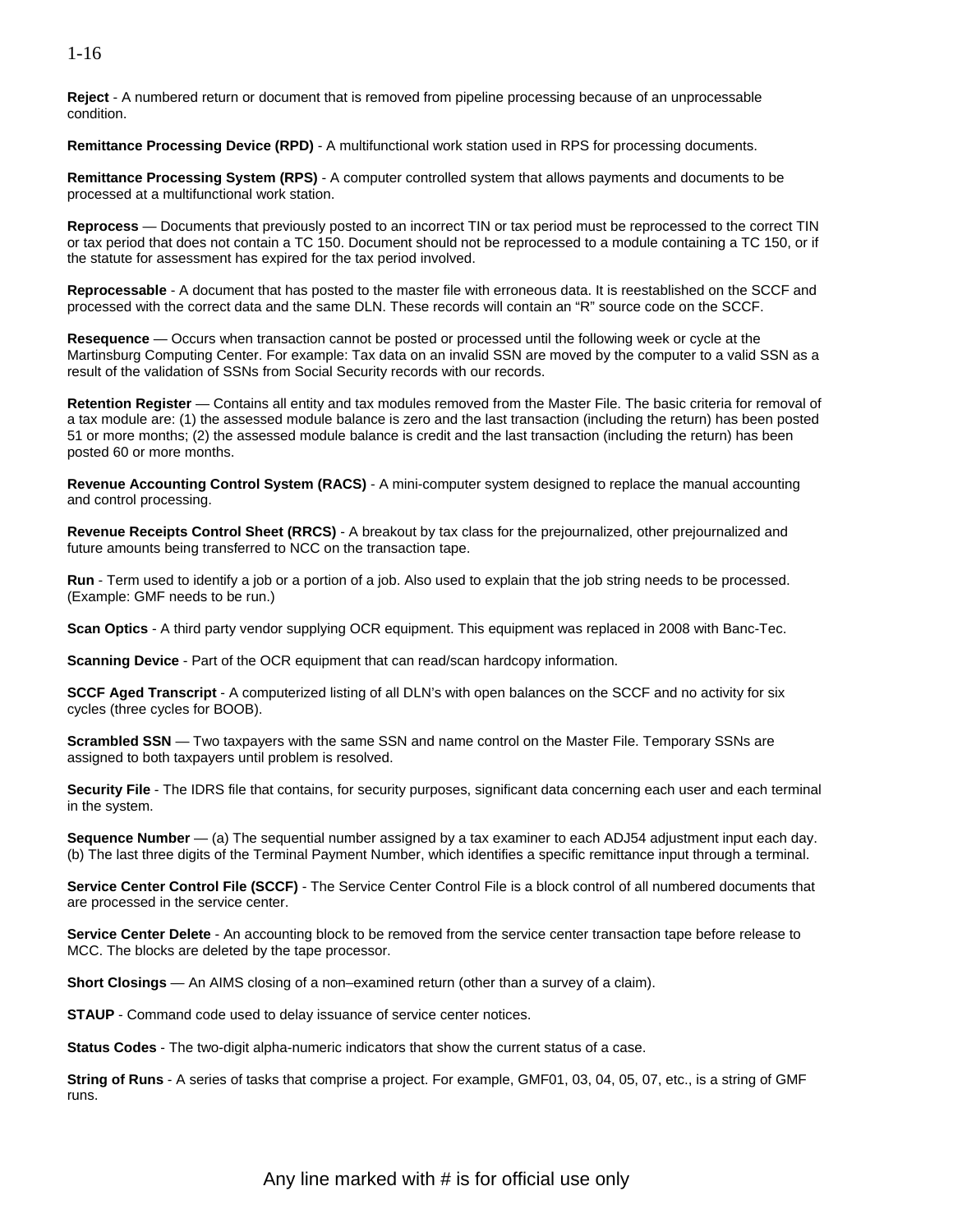**Subsidiary Files** - Collected reporting data used to provide various reports and perform various balancing functions with NCC.

**Substitute For Return (SFR)** — A procedure by which the service is able to establish an account when the taxpayer refuses or is unable to file and information received indicates that a return should be filed.

**Suspended Status** — Module in IDRS status 41, 42, 43, 44, 46, 47, 48, 71, 72, or 91; and or IDRS 914 or 47X Hold is in effect.

**Suspense** - The process of placing one document on hold status for a variety of reasons. This will allow the other documents within the block to be processed.

**System** - A set of related components and events that interact with each other to accomplish a task.

**Tape Drives** - The hardware device that holds, reads, and writes to the magnetic tapes.

**Tape Edit Program (TEP)** - This is the computer application program GMF-15, which is the last step in transaction processing before the tapes are released to NCC. The TEP deletes any record that fails certain validity checks or that is identified for deletion by the Block Delete Card generated out of the SCCF.

**Tape Module** - The segments of the master file that contain information on tax processing. This will contain the DLN and status of each tax document processed. There can be more than one of these modules for each taxpayer.

**Tape Sequence Number (TSN)** - The sequential number assigned to each block on the transaction tape when it is prepared for release to MCC. Each Good Block Proof Record on the CRL will identify the TSN. All service center and MCC deletes will use the number to locate records to be deleted from the transaction tape.

**Tax Module** — Part of a taxpayer's account which reflects tax data for one tax class (MFT) and one tax period. For example:

- (1) Taxpayer has filed 3 Forms 1120, 12 Forms 941 and 3 Forms 940 within a three year period. He has only one account on the Master File but 18 tax modules.
- (2) Taxpayer filed 3 Forms 1040. There is only one account but 3 tax modules.

**Tax Period** — The period of time for which a return is filed. The Service uses a six digit code to indicate the end of the tax period for a given return. (The first four digits represent the year and the next two digits represent the month).

**Taxpayer Delinquent Account (TDA)** - A computer generated printout indicating that the taxpayer's account has reached a delinquent status. TDAs are sent to the respective districts for collection action.

**Taxpayer Delinquent Investigation (TDI)** - A computer generated printout indicating that a taxpayer is delinquent filing a return. TDIs are sent to the District Offices for collection.

**Taxpayer Identification Number (TIN)** - Every taxpayer on the master file has a permanent number for identification of the tax account. The employer identification number (EIN) is used to identify a taxpayer's business account. The social security number (SSN) is used as the account number of an individual taxpayer.

**Taxpayer Information File (TIF)** - A file containing entity and tax data processed at a given service center for all TIN's.

**Temporary SSN** — Is assigned by the Campus. On MCC or IDRS transcripts an asterisk (\*) appears following the invalid number. The fourth and fifth digit is the Campus number.

**Terminal Payment Number** — A 13 digit number established each day for each terminal from which remittance will be input. The last three digits are the sequence number of the payments input.

**Transaction Code** — A three digit code used to identify actions being taken to a taxpayer's account. See Section 8.

**Transcript Research System (TRS)** - The Transcript Research System (TRS) is a realtime mode that supports a myriad of functions. It is accessed through, and provides direct retrieval of, mater file data via IDRS realtime. This automated system replaced most microfilm research of tax data in the service center and district office. This system was previously referred to as the Microfilm Replacement System (MRS).

**Unpostables (UP)** - Data that cannot be posted (updated) to a master file due to an unprocessable condition such as an incorrect TIN, date or transaction code.